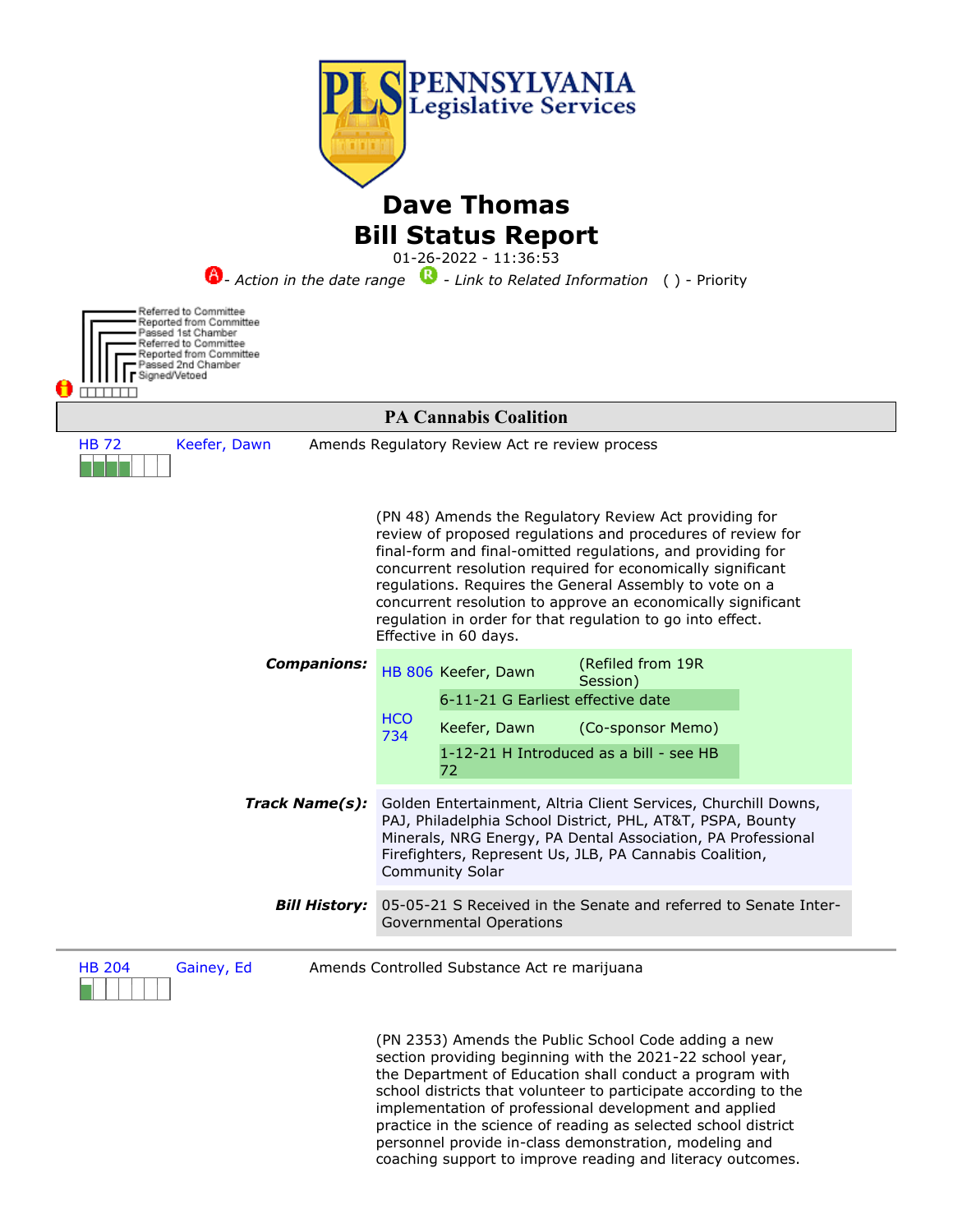| (Refiled from 19R<br><b>Companions:</b><br>HB 927 Gainey, Ed<br>Session)<br>3-22-21 H Rereferred to House                                                                                                                                                                                                                                                                                                                                                                                                                                                                                                            |  |  |
|----------------------------------------------------------------------------------------------------------------------------------------------------------------------------------------------------------------------------------------------------------------------------------------------------------------------------------------------------------------------------------------------------------------------------------------------------------------------------------------------------------------------------------------------------------------------------------------------------------------------|--|--|
|                                                                                                                                                                                                                                                                                                                                                                                                                                                                                                                                                                                                                      |  |  |
| Appropriations                                                                                                                                                                                                                                                                                                                                                                                                                                                                                                                                                                                                       |  |  |
| <b>HCO</b><br>Gainey, Ed<br>(Co-sponsor Memo)<br>393                                                                                                                                                                                                                                                                                                                                                                                                                                                                                                                                                                 |  |  |
| 1-25-21 H Introduced as a bill - see HB<br>204                                                                                                                                                                                                                                                                                                                                                                                                                                                                                                                                                                       |  |  |
| SB 107 Street, Sharif<br>(Related)<br>1-22-21 S Introduced and referred to<br>committee on Senate Judiciary                                                                                                                                                                                                                                                                                                                                                                                                                                                                                                          |  |  |
| Track Name(s): PA Cannabis Coalition                                                                                                                                                                                                                                                                                                                                                                                                                                                                                                                                                                                 |  |  |
| 01-22-21 H Introduced and referred to committee on House<br><b>Bill History:</b><br>Judiciary                                                                                                                                                                                                                                                                                                                                                                                                                                                                                                                        |  |  |
| Amends Admin. Code re general fund<br>(PN 226) Amends the Administrative Code adding a new<br>article providing for COVID-19 emergency liquidity. Provides<br>that money in certain special funds shall be transferred by<br>the state treasurer into restricted accounts under the same<br>name within the General Fund. Establishes that the portion<br>of tax collected by the commonwealth and transferred to the<br>Public Transportation Trust Fund shall be transferred by the<br>state treasurer into a restricted account within the General<br>Fund under the same name as the fund. Effective in 10 days. |  |  |
| <b>Companions:</b><br><b>HCO</b><br>Grove, Seth<br>(Co-sponsor Memo)<br>112<br>1-26-21 H Introduced as a bill - see HB                                                                                                                                                                                                                                                                                                                                                                                                                                                                                               |  |  |
| 255                                                                                                                                                                                                                                                                                                                                                                                                                                                                                                                                                                                                                  |  |  |
| <b>Track Name(s):</b> PA Cannabis Coalition                                                                                                                                                                                                                                                                                                                                                                                                                                                                                                                                                                          |  |  |
| 01-26-21 H Introduced and referred to committee on House<br><b>Bill History:</b><br>Appropriations                                                                                                                                                                                                                                                                                                                                                                                                                                                                                                                   |  |  |
|                                                                                                                                                                                                                                                                                                                                                                                                                                                                                                                                                                                                                      |  |  |

HB 857 Jozwiak, Barry Amends Controlled Substance Act re Marijuana

(PN 841) Amends the Controlled Substance, Drug, Device and Cosmetic Act, further providing for prohibited acts and penalties. Establishes that for a first or second offense, a person is guilty of a summary offense and upon conviction shall pay a fine not exceeding \$300. Establishes that for a third or subsequent offense, a person is guilty of a misdemeanor of the third degree and upon conviction shall pay a fine not exceeding \$1,000. Provides an exception that a person is guilty of a misdemeanor and shall be sentenced to imprisonment not exceeding 30 days or to pay a fine not exceeding \$500 if the person is under 18 while in a motor vehicle or while in a building of or a conveyance providing transportation to an elementary or secondary educational institution. Establishes that the judiciary authority with jurisdiction over a person under 18 shall give first consideration to referring the person to a diversionary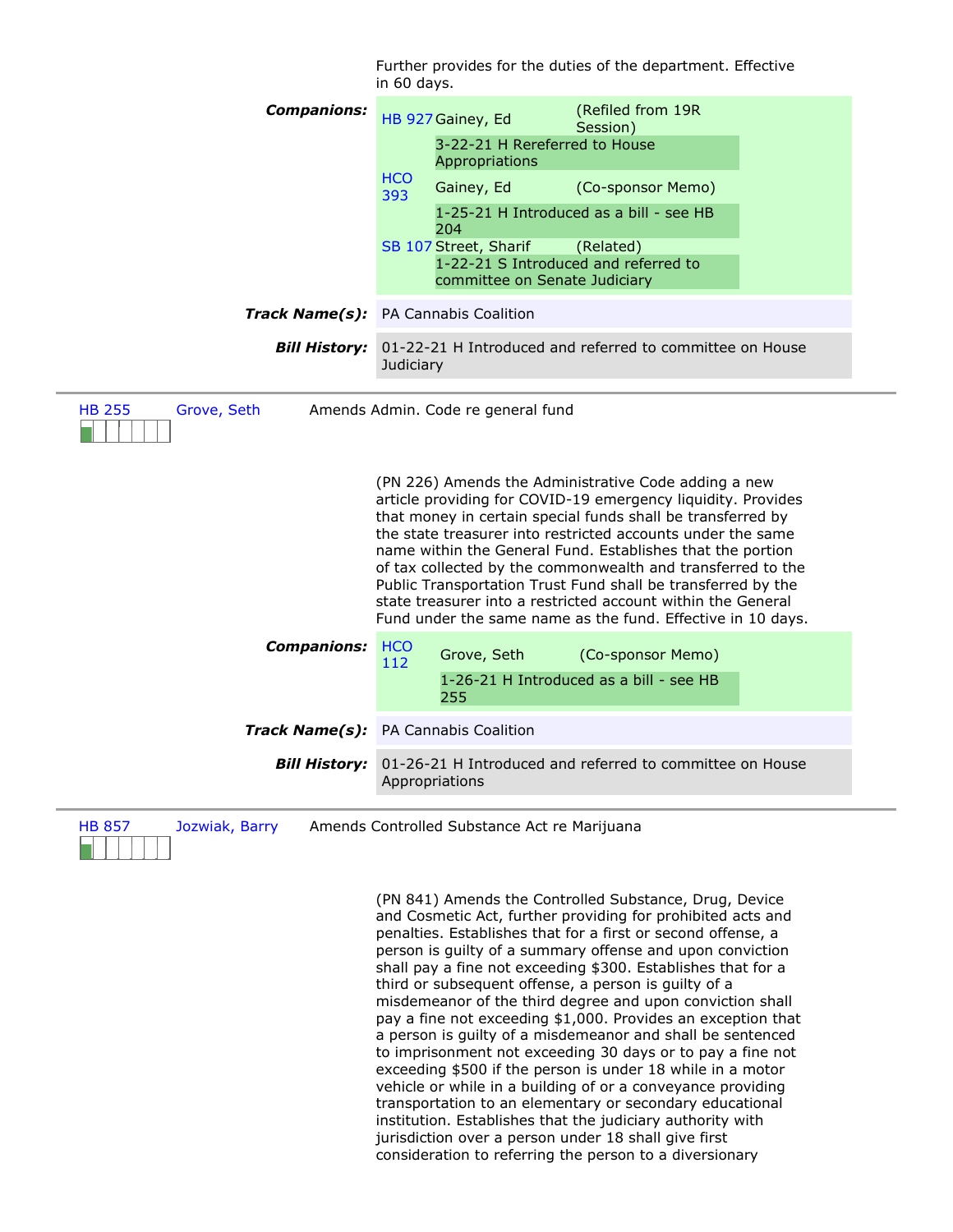|                                                                                 | program and for expungement provisions. Provides for a six-<br>month suspension of operating privileges for a third and any<br>subsequent violation. Effective in 60 days.                                                                                                                                                                                                                                                                                                                                     |  |  |
|---------------------------------------------------------------------------------|----------------------------------------------------------------------------------------------------------------------------------------------------------------------------------------------------------------------------------------------------------------------------------------------------------------------------------------------------------------------------------------------------------------------------------------------------------------------------------------------------------------|--|--|
| <b>Companions:</b>                                                              | <b>HCO</b><br>Jozwiak, Barry<br>(Co-sponsor Memo)<br>857                                                                                                                                                                                                                                                                                                                                                                                                                                                       |  |  |
|                                                                                 | 3-10-21 H Introduced as a bill - see HB<br>857                                                                                                                                                                                                                                                                                                                                                                                                                                                                 |  |  |
|                                                                                 | <b>Track Name(s):</b> PA Cannabis Coalition                                                                                                                                                                                                                                                                                                                                                                                                                                                                    |  |  |
| <b>Bill History:</b>                                                            | 03-10-21 H Introduced and referred to committee on House<br>Judiciary                                                                                                                                                                                                                                                                                                                                                                                                                                          |  |  |
| <b>HB 900</b><br>Amends Title 75 re DUI & Medicinal Cannabis<br>Rabb, Christoph |                                                                                                                                                                                                                                                                                                                                                                                                                                                                                                                |  |  |
|                                                                                 | (PN 1885) Amends Title 75 (Vehicles) creating an exception<br>for marijuana used lawfully in accordance with the Medical<br>Marijuana Act from section 3802 regarding driving under<br>influence of alcohol or controlled substance. Effective in 60<br>days.                                                                                                                                                                                                                                                  |  |  |
| <b>Companions:</b>                                                              | HCO1568 Rabb, Christopher (Co-sponsor Memo)<br>6-23-21 H Introduced as a bill - see HB<br>900<br>Bartolotta, Camera (Related)<br>SB 167<br>9-21-21 S Discussed during public<br>hearing, Senate Transportation                                                                                                                                                                                                                                                                                                 |  |  |
|                                                                                 | Track Name(s): PA Cannabis Coalition                                                                                                                                                                                                                                                                                                                                                                                                                                                                           |  |  |
| <b>Bill History:</b>                                                            | 06-23-21 H Introduced and referred to committee on House<br>Transportation                                                                                                                                                                                                                                                                                                                                                                                                                                     |  |  |
| <b>HB 901</b><br>Rabb, Christoph                                                | Amends Medical Marijuana Act re Tenant Protect                                                                                                                                                                                                                                                                                                                                                                                                                                                                 |  |  |
|                                                                                 | (PN 1886) Amends the Medical Marijuana Act adding a new<br>section providing no landlord may evict, threaten to evict or<br>otherwise discriminate against a residential tenant for the<br>lawful usage or possession of medical marijuana if the tenant<br>is certified to use medical marijuana. Provides this applies to<br>a tenant who resides in public housing or publicly subsidized<br>housing and is certified to use medical marijuana. Further<br>provides for civil action. Effective in 60 days. |  |  |
| <b>Companions:</b>                                                              | HCO1812 Rabb, Christopher (Co-sponsor Memo)<br>6-23-21 H Introduced as a bill - see HB<br>901                                                                                                                                                                                                                                                                                                                                                                                                                  |  |  |
| Track Name(s):                                                                  | PA Cannabis Coalition                                                                                                                                                                                                                                                                                                                                                                                                                                                                                          |  |  |
| <b>Bill History:</b>                                                            | 06-23-21 H Introduced and referred to committee on House<br><b>Consumer Affairs</b>                                                                                                                                                                                                                                                                                                                                                                                                                            |  |  |
| <b>HB 902</b>                                                                   | Rabb, Christoph Amends the Medical Marijuana Act re Employee                                                                                                                                                                                                                                                                                                                                                                                                                                                   |  |  |

HB 902 Rabb, Christoph Amends the Medical Marijuana Act re Employ<br>Encyclopedia

(PN 1887) Amends the Medical Marijuana Act adding language providing no employer may discharge, threaten,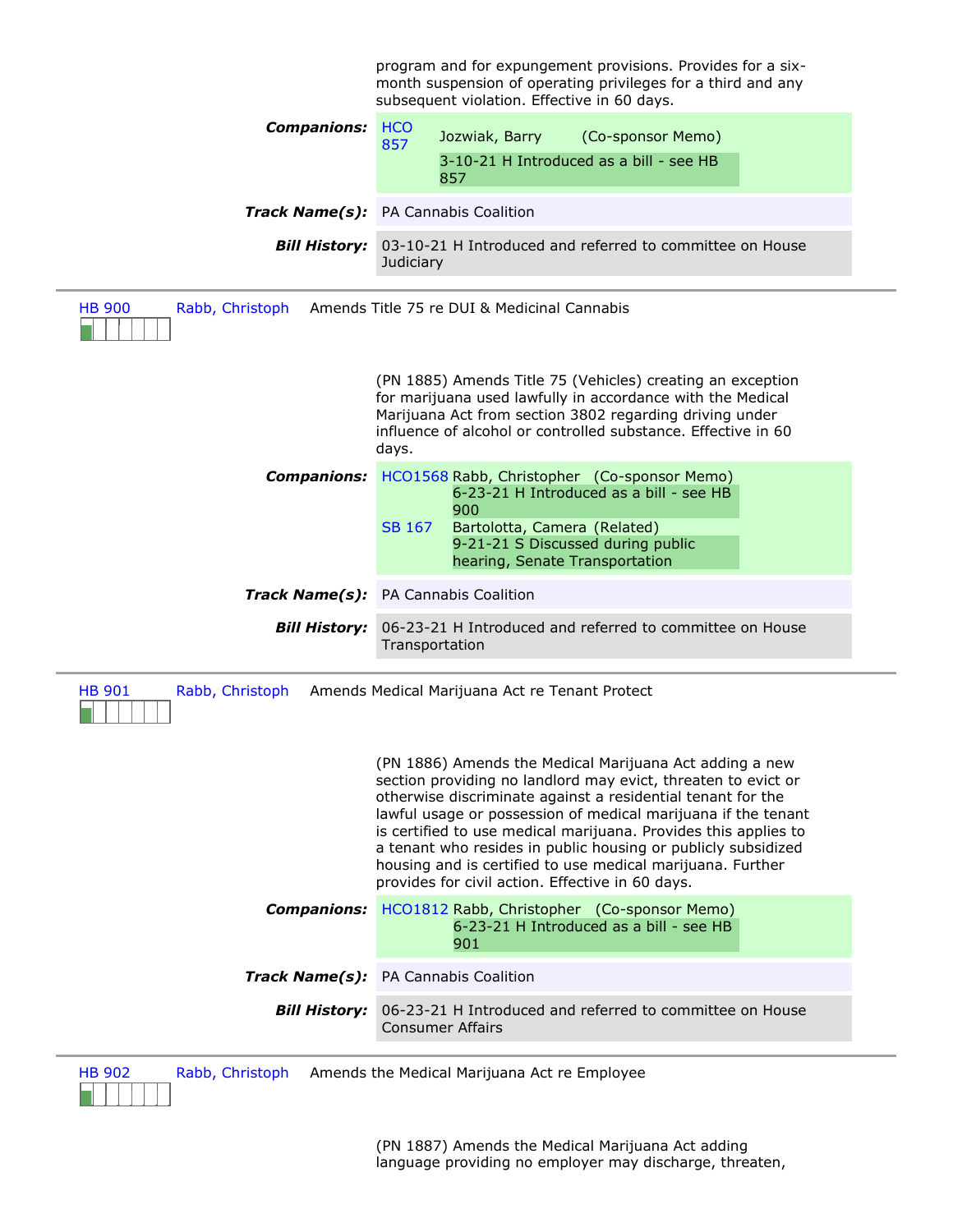|                                                                                                                                                                                                                                                                                                                                                                                                                                                                                                                                      | refuse to hire or otherwise discriminate or retaliate against<br>an employee who is certified to use medical marijuana for<br>testing positive for marijuana on a drug test unless the<br>employee is applying for a job in which working under the<br>influence of medical marijuana creates an unreasonable<br>safety risk or the employee's conduct falls below the<br>standard of care normally accepted for that position. Further<br>provides for civil action. Effective in 60 days. |  |
|--------------------------------------------------------------------------------------------------------------------------------------------------------------------------------------------------------------------------------------------------------------------------------------------------------------------------------------------------------------------------------------------------------------------------------------------------------------------------------------------------------------------------------------|---------------------------------------------------------------------------------------------------------------------------------------------------------------------------------------------------------------------------------------------------------------------------------------------------------------------------------------------------------------------------------------------------------------------------------------------------------------------------------------------|--|
| <b>Companions:</b>                                                                                                                                                                                                                                                                                                                                                                                                                                                                                                                   | (Refiled from 19R<br>HB 2097 Rabb, Christopher<br>Session)<br>HCO1813 Rabb, Christopher (Co-sponsor Memo)<br>6-23-21 H Introduced as a bill - see HB<br>902                                                                                                                                                                                                                                                                                                                                 |  |
|                                                                                                                                                                                                                                                                                                                                                                                                                                                                                                                                      | Track Name(s): PA Cannabis Coalition                                                                                                                                                                                                                                                                                                                                                                                                                                                        |  |
| <b>Bill History:</b>                                                                                                                                                                                                                                                                                                                                                                                                                                                                                                                 | 06-23-21 H Introduced and referred to committee on House<br>Labor and Industry                                                                                                                                                                                                                                                                                                                                                                                                              |  |
| <b>HB 903</b><br>Amends the Medical Marijuana Act re Tenant<br>Rabb, Christoph                                                                                                                                                                                                                                                                                                                                                                                                                                                       |                                                                                                                                                                                                                                                                                                                                                                                                                                                                                             |  |
| (PN 1888) Amends the Medical Marijuana Act adding a new<br>section providing that no landlord that has entered into a<br>lease for commercial premises with a tenant that is a<br>medical marijuana organization and has a valid permit issued<br>to the organization by the Department of Health may evict,<br>threaten to evict or otherwise discriminate against the tenant<br>for the lawful sale or possession of medical marijuana on the<br>commercial premises. Further provides for civil action.<br>Effective for 60 days. |                                                                                                                                                                                                                                                                                                                                                                                                                                                                                             |  |
| <b>Companions:</b>                                                                                                                                                                                                                                                                                                                                                                                                                                                                                                                   | HCO1811 Rabb, Christopher (Co-sponsor Memo)<br>6-23-21 H Introduced as a bill - see HB<br>903                                                                                                                                                                                                                                                                                                                                                                                               |  |
|                                                                                                                                                                                                                                                                                                                                                                                                                                                                                                                                      | <b>Track Name(s):</b> PA Cannabis Coalition                                                                                                                                                                                                                                                                                                                                                                                                                                                 |  |
| <b>Bill History:</b>                                                                                                                                                                                                                                                                                                                                                                                                                                                                                                                 | 06-23-21 H Introduced and referred to committee on House<br><b>Consumer Affairs</b>                                                                                                                                                                                                                                                                                                                                                                                                         |  |

HB 1024 Schemel, Paul Amends Medical Marijuana Act re revisions.

(PN 1936) Amends the Medical Marijuana Act, providing for definitions of caregiver as a person designated by a patient, hospice organizations, or nursing facilities to deliver medical marijuana." Establishes the removal of the requirement that an individual may not act as a caregiver for more than five patients. Provides for the definitions of excipients, harvest batch, harvest lot, medical marijuana product, process lot, research initiative, serious medical condition, and synchronous interaction. Provides for the dispensing of a 90 day supply of doses of medical marijuana. Establishes that a caregiver who has not been previously approved by the Department of Health must submit fingerprints to obtain criminal history record checks, and that the criminal history record information provided shall not be subject to limitations relating to general regulations. Establishes that medical marijuana organizations may allow employees to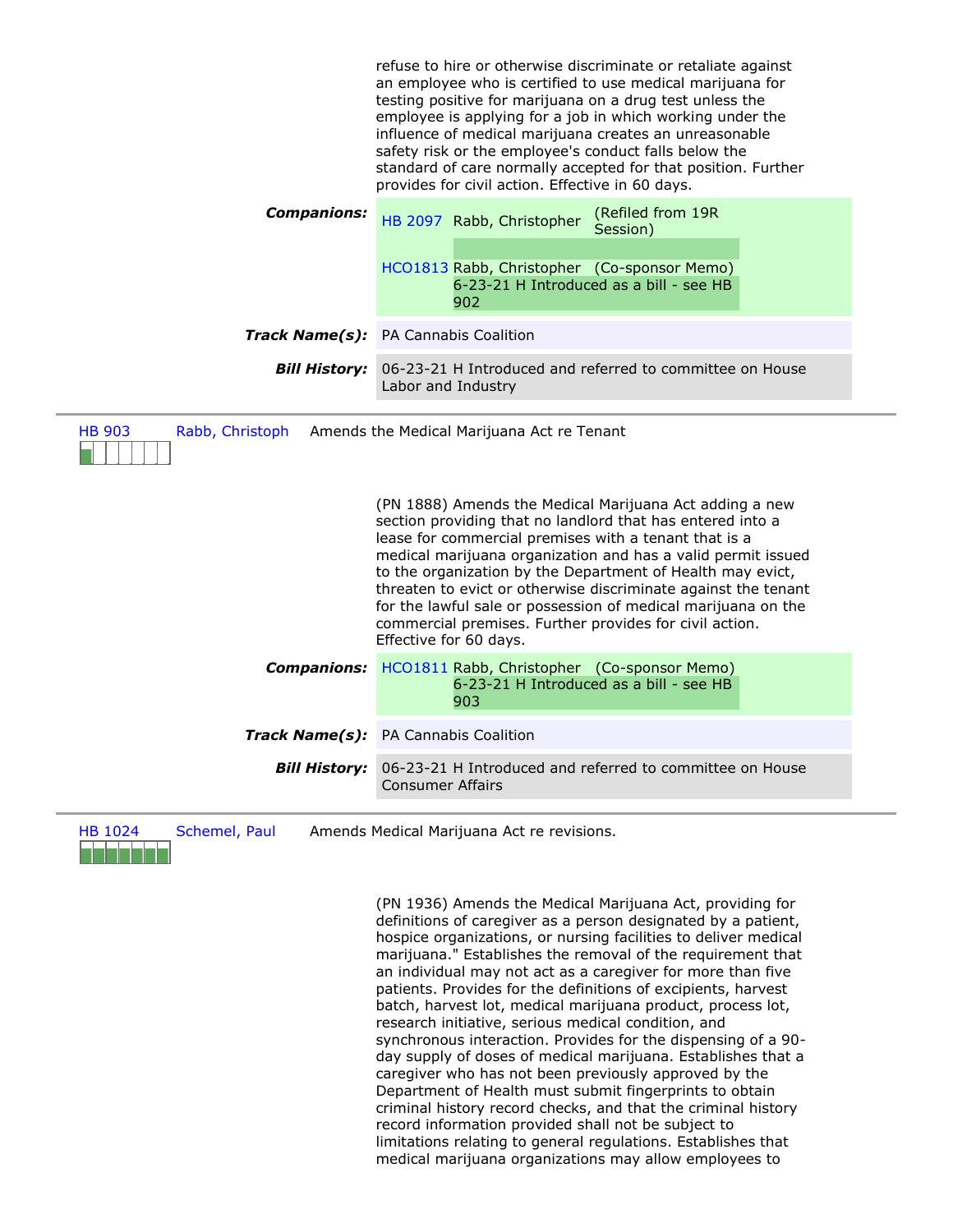work in a supervised capacity until the department formally approves the employee's affiliation with the medical marijuana organization. Provides that applicants shall supply a statement attesting that they have the ability to use sufficient land, buildings, and other premises and equipment to properly carry on an activity described in the application and proposed location for a facility. Establishes that individuals convicted of a felony controlled substance offense may not hold volunteer or paid positions with a medical marijuana organization and for exceptions for persons if it has been 10 or more years since the entry of a final felony controlled substance disposition. Provides that growers and processors obtaining and transporting bulk postharvest medical marijuana plant material from another grower/processor within this commonwealth to process medical marijuana and apply solvent-based extraction methods and processes to medical marijuana plants that have failed a test conducted by an approved laboratory at harvest. Establishes requirements for obtaining harvested hemp and that growers and processors shall maintain continuous video surveillance. Provides for the utilization of an electronic tracking system and automation regarding an application-programming interface. Establishes requirements for laboratory testing and for physicians' or pharmacists' availability to verify patient certifications. Provides for retention of video surveillance for 180 days. Establishes the Medical Marijuana Program Fund and that the department's authority to adopt temporary regulations shall expire May 31, 2022. Provides for the duties of the advisory board and effectuating recommendations of the advisory board. Establishes requirements for academic clinical research centers and provides procedures for applications of clinical research centers. Provides procedures for research initiatives by academic clinical research centers. Establishes that the amendment of serious medical condition shall apply retroactively to May 18, 2016. Provides for the removal of related provisions regarding applicability. The amendment or addition of sections related to electronic tracking and growers' and processors' tracking shall take effect in 180 days, and the remainder of the act shall take effect immediately. (Prior Printer Number: 1059, 1596, 1635, 1823)

*Companions:* HCO

711 Schemel, Paul (Co-sponsor Memo) 3-26-21 H Introduced as a bill - see HB 1024

- *Track Name(s):* PA Cannabis Coalition
	- *Bill History:* 06-30-21 G Earliest effective date

| н | н | q<br>1 | 48 |  |
|---|---|--------|----|--|
|   |   |        |    |  |

Kenyatta, Malco Amends Medical Marijuana Act re School Nurses

(PN 2224) Amends the Medical Marijuana Act, in preliminary provisions, establishing definitions for charter school and school nurse; providing that applications fees shall not apply for a school nurse acting as a caregiver; and indicating that for minors, in addition to the primary caregiver, a patient may also have as a caregiver a school nurse for the purposes of administering medical marijuana to the patient while the patient attends school at a school district or charter school. Effective in 60 days.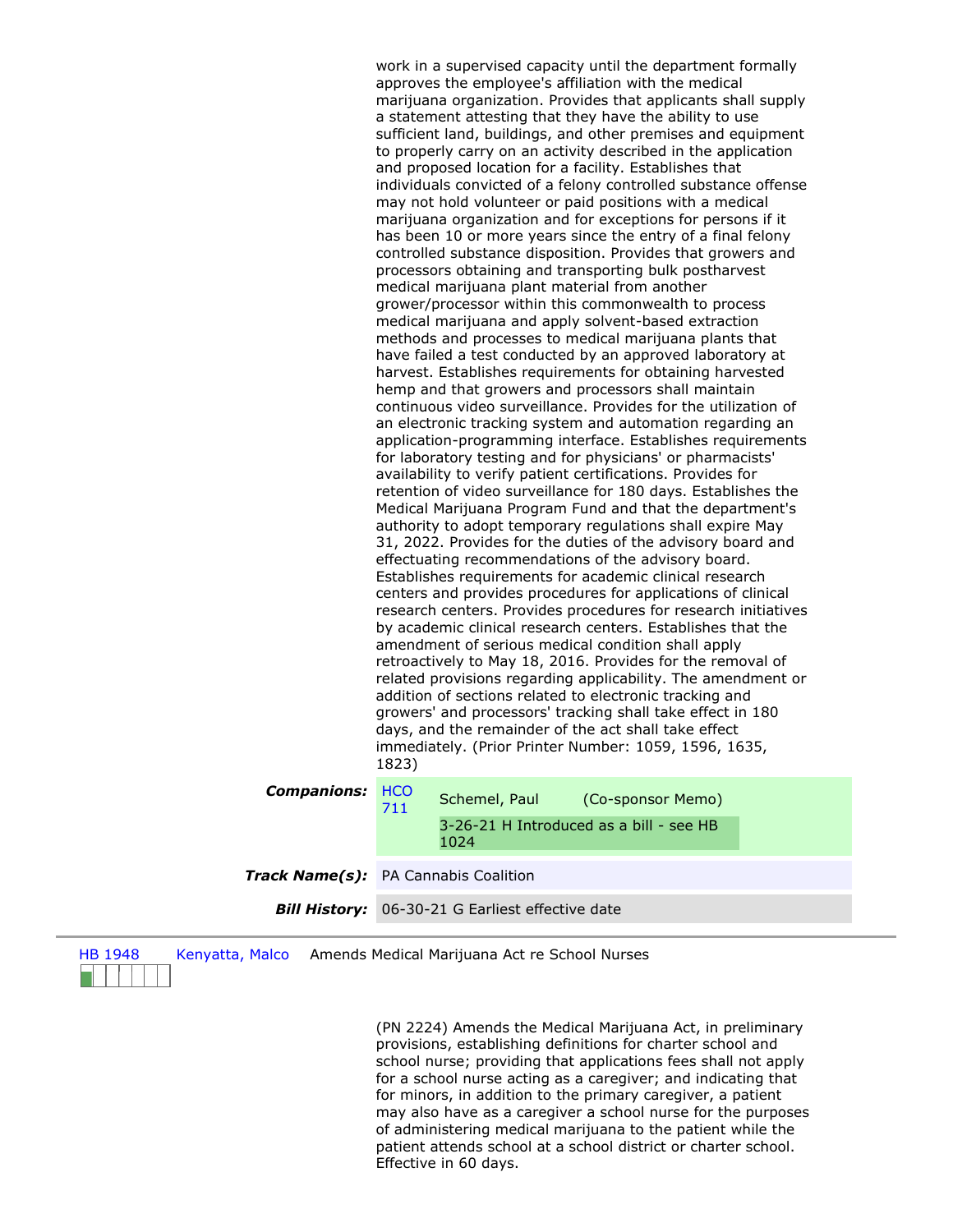| <b>Companions:</b>   | Kenyatta, Malcolm (Refiled from 19R<br>HB 1674<br>(F)<br>Session)<br>8-31-21 H Introduced and referred to<br>committee on House Education<br>HCO1916 Kenyatta, Malcolm (Co-sponsor Memo)<br>10-4-21 H Introduced as a bill - see HB<br>1948 |  |
|----------------------|---------------------------------------------------------------------------------------------------------------------------------------------------------------------------------------------------------------------------------------------|--|
|                      | Track Name(s): PA Cannabis Coalition                                                                                                                                                                                                        |  |
| <b>Bill History:</b> | 10-04-21 H Introduced and referred to committee on House<br>Health                                                                                                                                                                          |  |

| HB 2035        | Shusterman, Mel Amends Medical Marijuana Act re Farming Permit |
|----------------|----------------------------------------------------------------|
| <b>STARTED</b> |                                                                |

(PN 2345) Amends the Medical Marijuana Act, in preliminary provisions, further providing for definitions, providing the definition for "farmer-grower" and amending "medical marijuana organization." Further provides for program established, amending language to insert "farmer-grower," and further provides for unlawful use of medical marijuana, amending language to insert "farmer-grower." In medical marijuana organizations, further providing for medical marijuana organizations, permits, granting of permit and application and issuance, amending language to insert "farmer-grower," further providing for fees and other requirements, adding language to detail fees for a "farmergrower," and further providing for limitations on permits, amending the introductory paragraph to insert "farmergrowers" and adding language for limitations to approval of farmer-growers. In medical marijuana controls, further providing for electronic tracking, providing for inventory tracking systems of medical marijuana produced and sold by farmer-growers, providing for authorization and limitations on farmer-growers, and further providing for transportation and storage by farmer-growers. In tax on medical marijuana, further providing for tax on medical marijuana by imposing a tax on medical marijuana purchased from a farmer-grower. In Medical Marijuana Advisory Board, further providing for advisory board by adding "farmer-growers" to advisory board reports. In academic clinical research centers and clinical registrants, further providing for clinical registrations by adding "farmer-grower" to the list of facilities that can purchase seeds, plants, or products from a clinical registrant. And in miscellaneous provisions, further providing for zoning by adding zoning requirements and land use requirements for a farmer-grower. Effective in 60 days.

| <b>Companions:</b>   | HCO1594 Shusterman,<br>(Co-sponsor Memo)<br>10-29-21 H Introduced as a bill - see<br><b>HB 2035</b> |  |
|----------------------|-----------------------------------------------------------------------------------------------------|--|
|                      | <b>Track Name(s):</b> PA Cannabis Coalition                                                         |  |
| <b>Bill History:</b> | 10-29-21 H Introduced and referred to committee on House<br>Health                                  |  |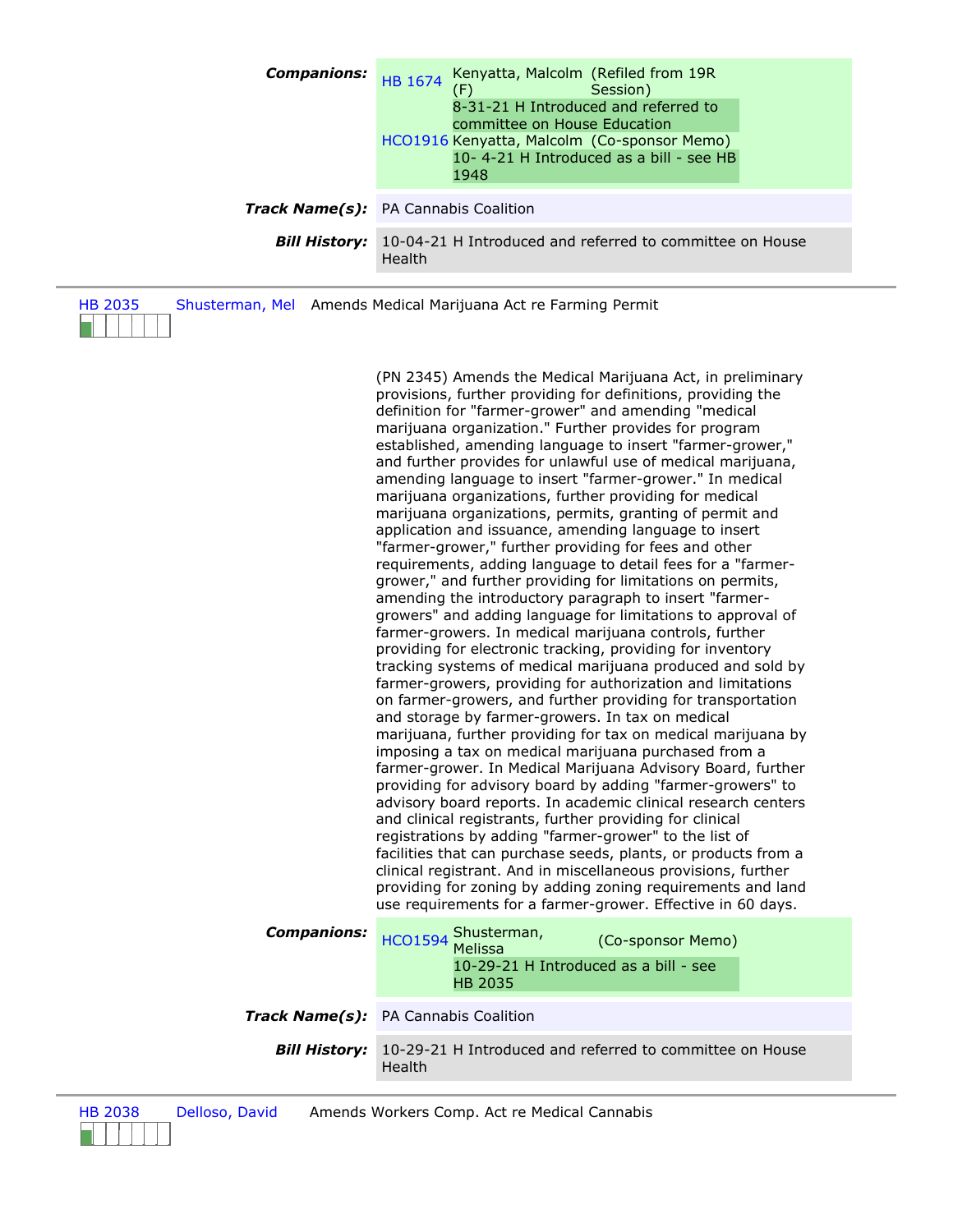## **Companions:** HCO2278 Delloso, David (Co-sponsor Memo) 10-29-21 H Introduced as a bill - see HB 2038

## *Track Name(s):* JLB, PA Cannabis Coalition

**Bill History:** 10-29-21 H Introduced and referred to committee on House Labor and Industry

| Wheatley, Jake<br><b>HB 2050</b> | Act re Adult-Use Cannabis legalization                                                                                                                                                                                                                                                                                                                                                                                                                                                                                                                                                                                                                                                                                                                                                                                                                                                                                                                                                                                                                                                                                                                                                                                                                                                                                                                                                                                                                                                                                                                                                                                                                                                                                                                                                                                                                                                                                                             |
|----------------------------------|----------------------------------------------------------------------------------------------------------------------------------------------------------------------------------------------------------------------------------------------------------------------------------------------------------------------------------------------------------------------------------------------------------------------------------------------------------------------------------------------------------------------------------------------------------------------------------------------------------------------------------------------------------------------------------------------------------------------------------------------------------------------------------------------------------------------------------------------------------------------------------------------------------------------------------------------------------------------------------------------------------------------------------------------------------------------------------------------------------------------------------------------------------------------------------------------------------------------------------------------------------------------------------------------------------------------------------------------------------------------------------------------------------------------------------------------------------------------------------------------------------------------------------------------------------------------------------------------------------------------------------------------------------------------------------------------------------------------------------------------------------------------------------------------------------------------------------------------------------------------------------------------------------------------------------------------------|
|                                  | (PN 2333) The Cannabis Regulatory Control Act provides for<br>regulation and sale of cannabis and cannabis products for<br>personal use by establishing a regulatory control board with<br>powers and duties and imposing powers and duties related<br>to cannabis regulation on the Office of Attorney General and<br>the Departments of Revenue, Agriculture, and Health.<br>Provides exemptions for cannabis and cannabis products for<br>personal use. Creates regulations for cultivating, testing,<br>storing, transporting, and selling cannabis or cannabis<br>products for personal use and creates guidelines for<br>certification and registration for employees and businesses<br>cultivating, testing, storing, transporting, or selling the<br>cannabis or cannabis products. Establishes the Office of<br>Social and Economic Equity and the Cannabis Business<br>Development Fund in order to promote the growth and<br>diversity of cannabis businesses. Creates fees, taxes, and<br>assessments on individuals and businesses licensed to sell<br>cannabis and cannabis products. Establishes the Cannabis<br>Revenue Fund within the Treasury Department to collect<br>fees, taxes, appropriations, and other funds for distribution<br>to departments, agencies, and businesses related to<br>cannabis and cannabis products. Establishes the<br>Communities Reimagined and Reinvestment Program,<br>Community Reimagined and Reinvestment Account, and<br>Substance Abuse Prevention, Treatment and Education Fund,<br>and imposes powers and duties on each to redevelop and aid<br>communities and individuals. Creates guidelines for<br>enforcement, penalties, and sanctions and immunities for<br>those committing prohibited acts, as well as expungements<br>of sanctions and penalties and the transfer of functions from<br>departments to those with cannabis-related powers and<br>duties. Effective immediately. |
|                                  | Track Name(s): PA Cannabis Coalition                                                                                                                                                                                                                                                                                                                                                                                                                                                                                                                                                                                                                                                                                                                                                                                                                                                                                                                                                                                                                                                                                                                                                                                                                                                                                                                                                                                                                                                                                                                                                                                                                                                                                                                                                                                                                                                                                                               |
| <b>Bill History:</b>             | 10-27-21 H Introduced and referred to committee on House<br>Judiciary                                                                                                                                                                                                                                                                                                                                                                                                                                                                                                                                                                                                                                                                                                                                                                                                                                                                                                                                                                                                                                                                                                                                                                                                                                                                                                                                                                                                                                                                                                                                                                                                                                                                                                                                                                                                                                                                              |
| <b>HB 2219</b><br>Rowe, David    | Amends Administrative Code re COVID-19                                                                                                                                                                                                                                                                                                                                                                                                                                                                                                                                                                                                                                                                                                                                                                                                                                                                                                                                                                                                                                                                                                                                                                                                                                                                                                                                                                                                                                                                                                                                                                                                                                                                                                                                                                                                                                                                                                             |

(PN 2589) Amends The Administrative Code adding language providing that not later than March 2, 2022, requiring each authority which initially authorized a suspension that was extended under section 2102-F (a) and (a.1) relating to COVID-19 regulatory flexibility authority to issue an updated report, which shall be published on the authority's publicly accessible Internet website. Provides the report shall include: whether the authority recommends that the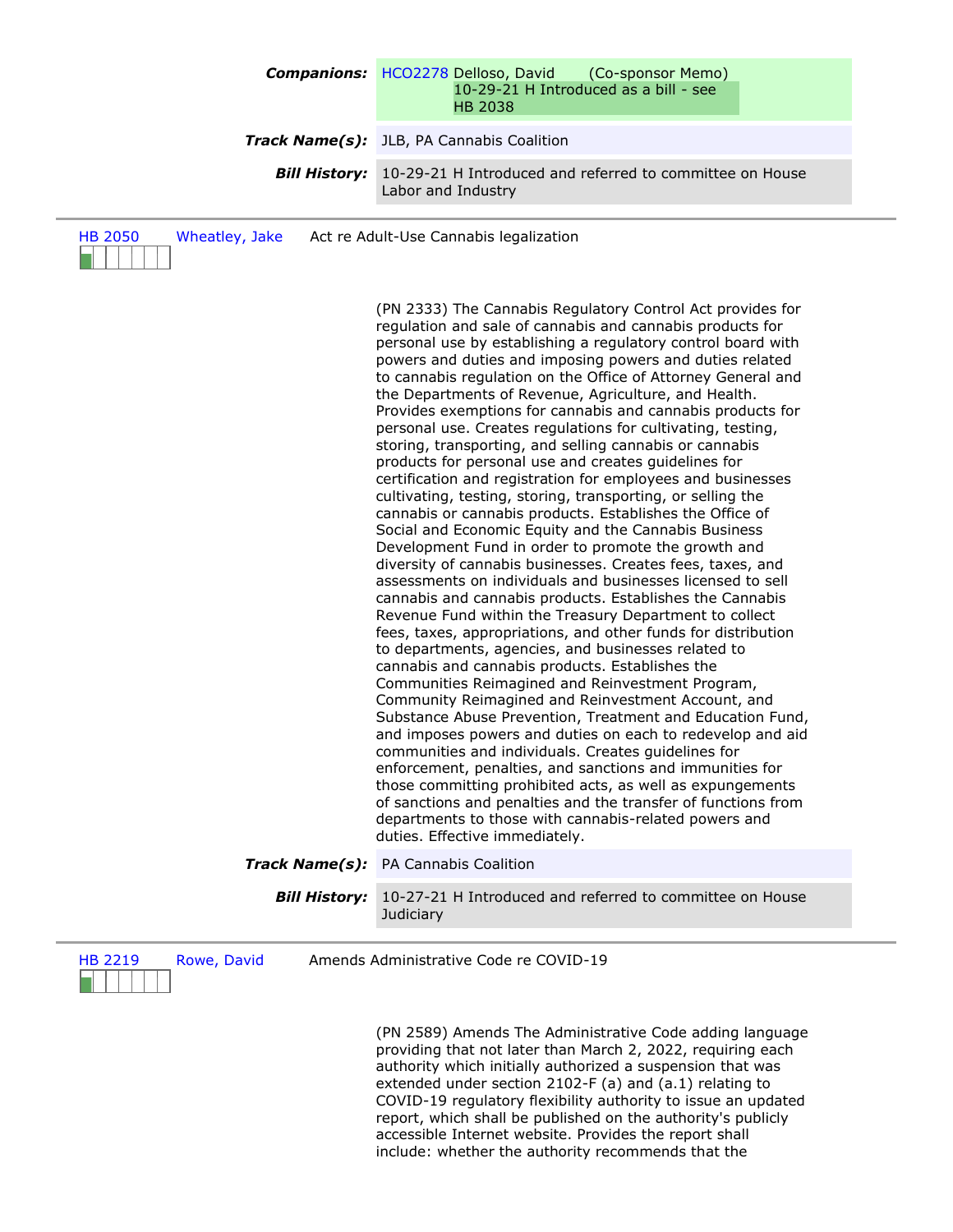|                                                                                | suspension be extended beyond March 31, 2022; and<br>whether the authority recommends that the suspension be<br>enacted permanently into statute or regulation. Effective<br>immediately. |                             |
|--------------------------------------------------------------------------------|-------------------------------------------------------------------------------------------------------------------------------------------------------------------------------------------|-----------------------------|
|                                                                                | Track Name(s): PA Beer Alliance, Philadelphia School District, PSPA, PA Dental<br>Association, PA Cannabis Coalition, PA Building Trades                                                  |                             |
| <b>Bill History:</b>                                                           | 01-26-22 H Meeting set for Off the Floor, Room 140, Main Capitol<br>Buildi - House Appropriations                                                                                         |                             |
| <b>HCO 61</b><br>Kenyatta, Malco                                               | Medical marijuana administered by school nurse                                                                                                                                            |                             |
|                                                                                | Track Name(s): PA Cannabis Coalition                                                                                                                                                      |                             |
|                                                                                | Bill History: 12-01-20 H Filed                                                                                                                                                            |                             |
| <b>HCO 393</b><br>Gainey, Ed                                                   | SAM-small amounts of marijuana                                                                                                                                                            |                             |
| <b>Companions:</b>                                                             | HB 204 Gainey, Ed                                                                                                                                                                         | $(Co-$<br>sponsor<br>Memo)  |
|                                                                                | 1-22-21 H Introduced and referred to<br>committee on House Judiciary                                                                                                                      |                             |
|                                                                                | Track Name(s): PA Cannabis Coalition                                                                                                                                                      |                             |
| <b>Bill History:</b>                                                           | 01-25-21 H Introduced as a bill - see HB 204                                                                                                                                              |                             |
| <b>Medical Cannabis Law Revisions</b><br><b>HCO 711</b><br>Schemel, Paul       |                                                                                                                                                                                           |                             |
| <b>Companions:</b>                                                             | HB 1024 Schemel, Paul                                                                                                                                                                     | $(Co-$<br>sponsor<br>Memo)  |
|                                                                                | 6-30-21 G Earliest effective date                                                                                                                                                         |                             |
|                                                                                | Track Name(s): PA Cannabis Coalition                                                                                                                                                      |                             |
| <b>Bill History:</b>                                                           | 03-26-21 H Introduced as a bill - see HB 1024                                                                                                                                             |                             |
| <b>HCO 796</b><br>Kaufer, Aaron<br>International medical graduate requirements |                                                                                                                                                                                           |                             |
| <b>Companions:</b>                                                             | <b>HB 245</b><br>Kaufer, Aaron                                                                                                                                                            | $(Co -$<br>sponsor<br>Memo) |
|                                                                                | 1-26-22 S Set on the Senate Calendar                                                                                                                                                      |                             |
| <b>Track Name(s):</b>                                                          | PSPA, PA Dental Association, PA Cannabis Coalition                                                                                                                                        |                             |
| <b>Bill History:</b>                                                           | 01-25-21 H Introduced as a bill - see HB 245                                                                                                                                              |                             |
| <b>HCO 857</b><br>Jozwiak, Barry<br>Marijuana Possession                       |                                                                                                                                                                                           |                             |
|                                                                                |                                                                                                                                                                                           |                             |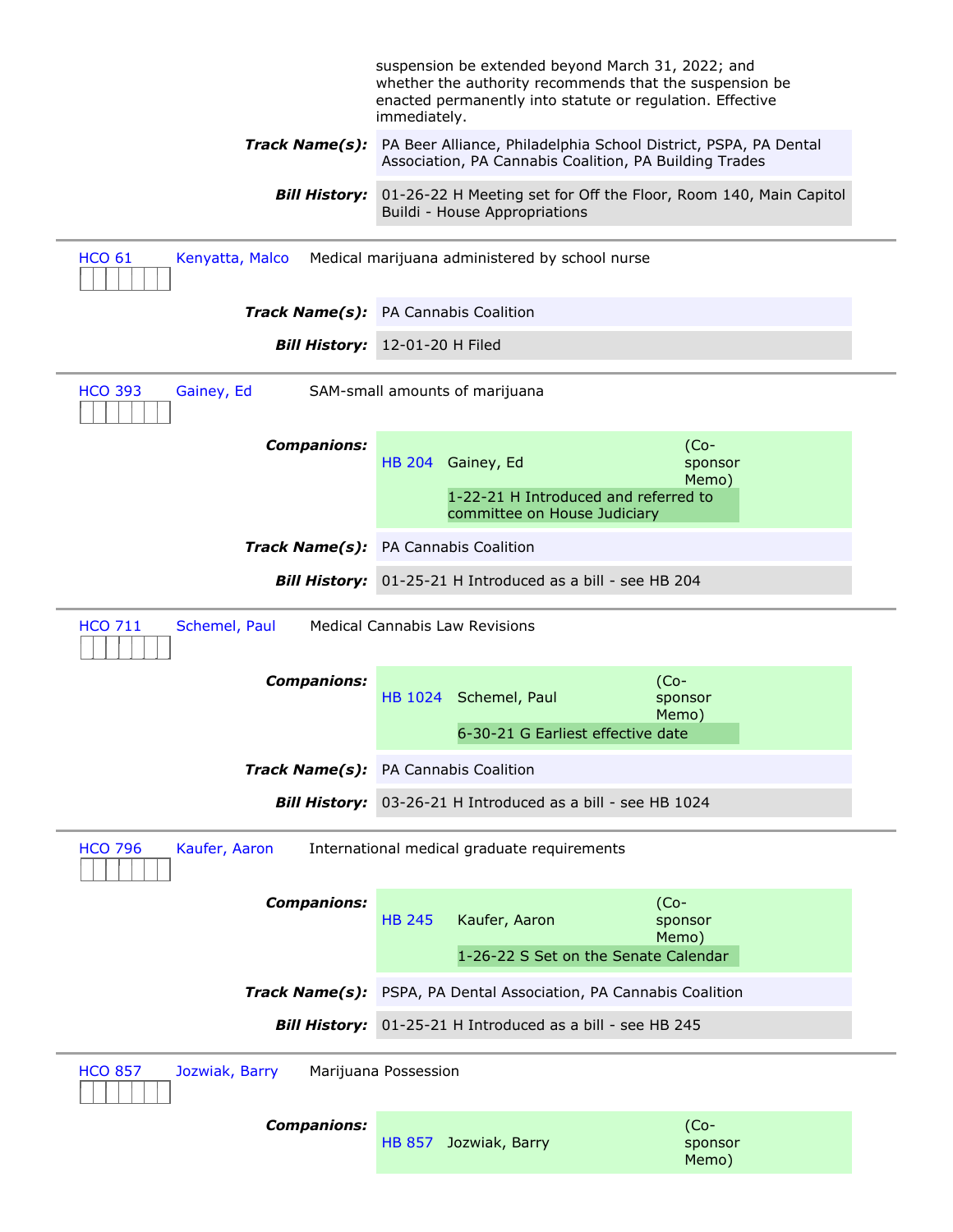| 3-10-21 H Introduced and referred to |
|--------------------------------------|
| committee on House Judiciary         |

|                                                                   | 3-10-21 H Introduced and referred to<br>committee on House Judiciary                                                                                   |                             |
|-------------------------------------------------------------------|--------------------------------------------------------------------------------------------------------------------------------------------------------|-----------------------------|
|                                                                   | Track Name(s): PA Cannabis Coalition                                                                                                                   |                             |
|                                                                   | Bill History: 03-10-21 H Introduced as a bill - see HB 857                                                                                             |                             |
| <b>HCO1165</b><br>Wheatley, Jake                                  | Adult-use cannabis                                                                                                                                     |                             |
|                                                                   | Track Name(s): PA Cannabis Coalition                                                                                                                   |                             |
|                                                                   | Bill History: 02-03-21 H Filed                                                                                                                         |                             |
| <b>HCO1445</b><br>Delloso, David                                  | Cannabis legalization                                                                                                                                  |                             |
| <b>Companions:</b>                                                | HB 1180 Delloso, David<br>4-15-21 H Introduced and referred to<br>committee on House Liquor Control                                                    | $(Co -$<br>sponsor<br>Memo) |
|                                                                   | Track Name(s): PA Cannabis Coalition                                                                                                                   |                             |
|                                                                   | Bill History: 04-15-21 H Introduced as a bill - see HB 1180                                                                                            |                             |
| <b>HCO1568</b><br>Rabb, Christoph<br><b>Companions:</b>           | Removing DUI Penalties for Medicinal Cannabis<br>HB 900 Rabb, Christopher<br>6-23-21 H Introduced and referred to<br>committee on House Transportation | $(Co-$<br>sponsor<br>Memo)  |
| Track Name(s):                                                    | PA Cannabis Coalition                                                                                                                                  |                             |
|                                                                   | Bill History: 06-23-21 H Introduced as a bill - see HB 900                                                                                             |                             |
| <b>HCO1594</b>                                                    | Shusterman, Mel Small Scale Medical Cannabis Cultivation                                                                                               |                             |
| <b>Companions:</b>                                                | HB 2035 Shusterman, Melissa<br>10-29-21 H Introduced and referred to<br>committee on House Health                                                      | $(Co-$<br>sponsor<br>Memo)  |
|                                                                   | Track Name(s): PA Cannabis Coalition                                                                                                                   |                             |
| <b>Bill History:</b>                                              | 10-29-21 H Introduced as a bill - see HB 2035                                                                                                          |                             |
| Rabb, Christoph<br><b>HCO1811</b><br>Medical cannabis for tenants |                                                                                                                                                        |                             |
| <b>Companions:</b>                                                | HB 903 Rabb, Christopher                                                                                                                               | $(Co-$<br>sponsor<br>Memo)  |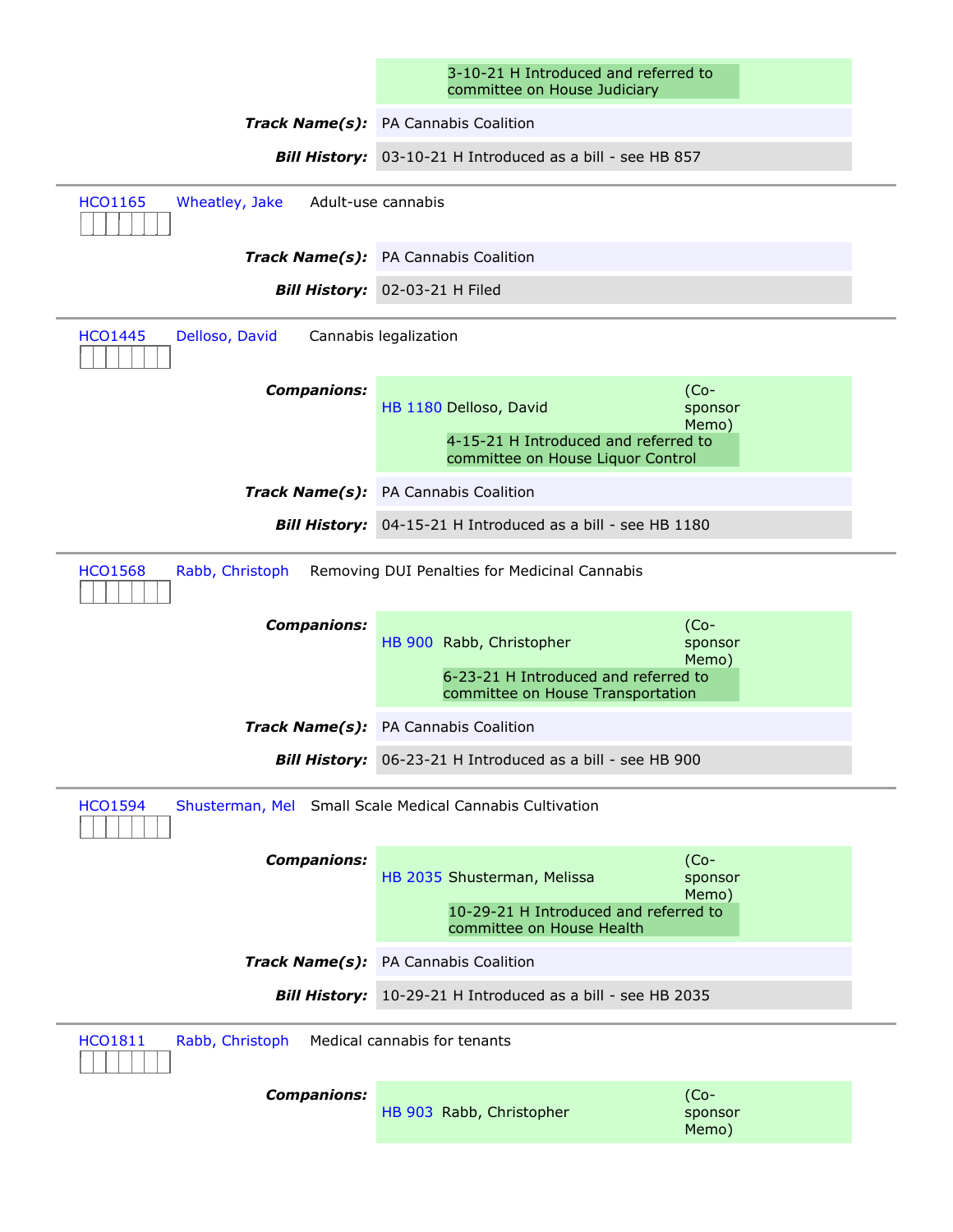|                                                       | 6-23-21 H Introduced and referred to<br>committee on House Consumer Affairs                                                                                                                                                                                                                                                                                                                                                                                                                                                                                                                                |  |
|-------------------------------------------------------|------------------------------------------------------------------------------------------------------------------------------------------------------------------------------------------------------------------------------------------------------------------------------------------------------------------------------------------------------------------------------------------------------------------------------------------------------------------------------------------------------------------------------------------------------------------------------------------------------------|--|
|                                                       | Track Name(s): PA Cannabis Coalition                                                                                                                                                                                                                                                                                                                                                                                                                                                                                                                                                                       |  |
|                                                       | Bill History: 06-23-21 H Introduced as a bill - see HB 903                                                                                                                                                                                                                                                                                                                                                                                                                                                                                                                                                 |  |
| <b>HCO1813</b><br>Rabb, Christoph                     | Medical cannabis employee protections                                                                                                                                                                                                                                                                                                                                                                                                                                                                                                                                                                      |  |
| <b>Companions:</b>                                    | $(Co-$<br>HB 902 Rabb, Christopher<br>sponsor<br>Memo)<br>6-23-21 H Introduced and referred to<br>committee on House Labor and Industry                                                                                                                                                                                                                                                                                                                                                                                                                                                                    |  |
|                                                       | Track Name(s): PA Cannabis Coalition                                                                                                                                                                                                                                                                                                                                                                                                                                                                                                                                                                       |  |
|                                                       | Bill History: 06-23-21 H Introduced as a bill - see HB 902                                                                                                                                                                                                                                                                                                                                                                                                                                                                                                                                                 |  |
| <b>HCO1916</b><br>Kenyatta, Malco                     | Medical cannabis administered by school nurses                                                                                                                                                                                                                                                                                                                                                                                                                                                                                                                                                             |  |
| <b>Companions:</b>                                    | $(Co-$<br>HB 1948 Kenyatta, Malcolm<br>sponsor<br>Memo)<br>10-4-21 H Introduced and referred to<br>committee on House Health                                                                                                                                                                                                                                                                                                                                                                                                                                                                               |  |
|                                                       | Track Name(s): PA Cannabis Coalition                                                                                                                                                                                                                                                                                                                                                                                                                                                                                                                                                                       |  |
|                                                       | Bill History: 10-04-21 H Introduced as a bill - see HB 1948                                                                                                                                                                                                                                                                                                                                                                                                                                                                                                                                                |  |
| <b>HCO1969</b><br>Diamond, Russ                       | Disaster Emergency Termination                                                                                                                                                                                                                                                                                                                                                                                                                                                                                                                                                                             |  |
|                                                       | Track Name(s): PSPA, PA Cannabis Coalition, Jenna's Alerts                                                                                                                                                                                                                                                                                                                                                                                                                                                                                                                                                 |  |
|                                                       | <b>Bill History:</b> 05-19-21 H Filed                                                                                                                                                                                                                                                                                                                                                                                                                                                                                                                                                                      |  |
| HCO2110<br>Wheatley, Jake                             | Cannabis Regulatory Control Act                                                                                                                                                                                                                                                                                                                                                                                                                                                                                                                                                                            |  |
|                                                       | Track Name(s): PA Cannabis Coalition                                                                                                                                                                                                                                                                                                                                                                                                                                                                                                                                                                       |  |
|                                                       | Bill History: 06-21-21 H Filed                                                                                                                                                                                                                                                                                                                                                                                                                                                                                                                                                                             |  |
| <b>HCO2146</b><br>Zabel, Michael<br>Overtime fair pay |                                                                                                                                                                                                                                                                                                                                                                                                                                                                                                                                                                                                            |  |
| Track Name(s):                                        | Golden Entertainment, Altria Client Services, Churchill Downs,<br>IBEW Local 98, HPP, Exelon, Growing Greener, ACE Check<br>Cashing, PA Beer Alliance, PIDC, PAJ, Philadelphia School<br>District, Concurrent Technologies Corp., HomeAde LLC,<br>Pittsburgh FEI Village, PHL, PA Academy of Ophthalmology,<br>PCCY, LIME, AT&T, PSPA, Bounty Minerals, Viatris, NRG Energy,<br>PA Dental Association, PA Professional Firefighters, Snap Finance,<br>We Conserve PA, Atlantic Amateur Hockey Associ, Represent Us,<br>JLB, ARIPPA, PA Cannabis Coalition, Community Solar, Straight<br>Ahead, The DT Firm |  |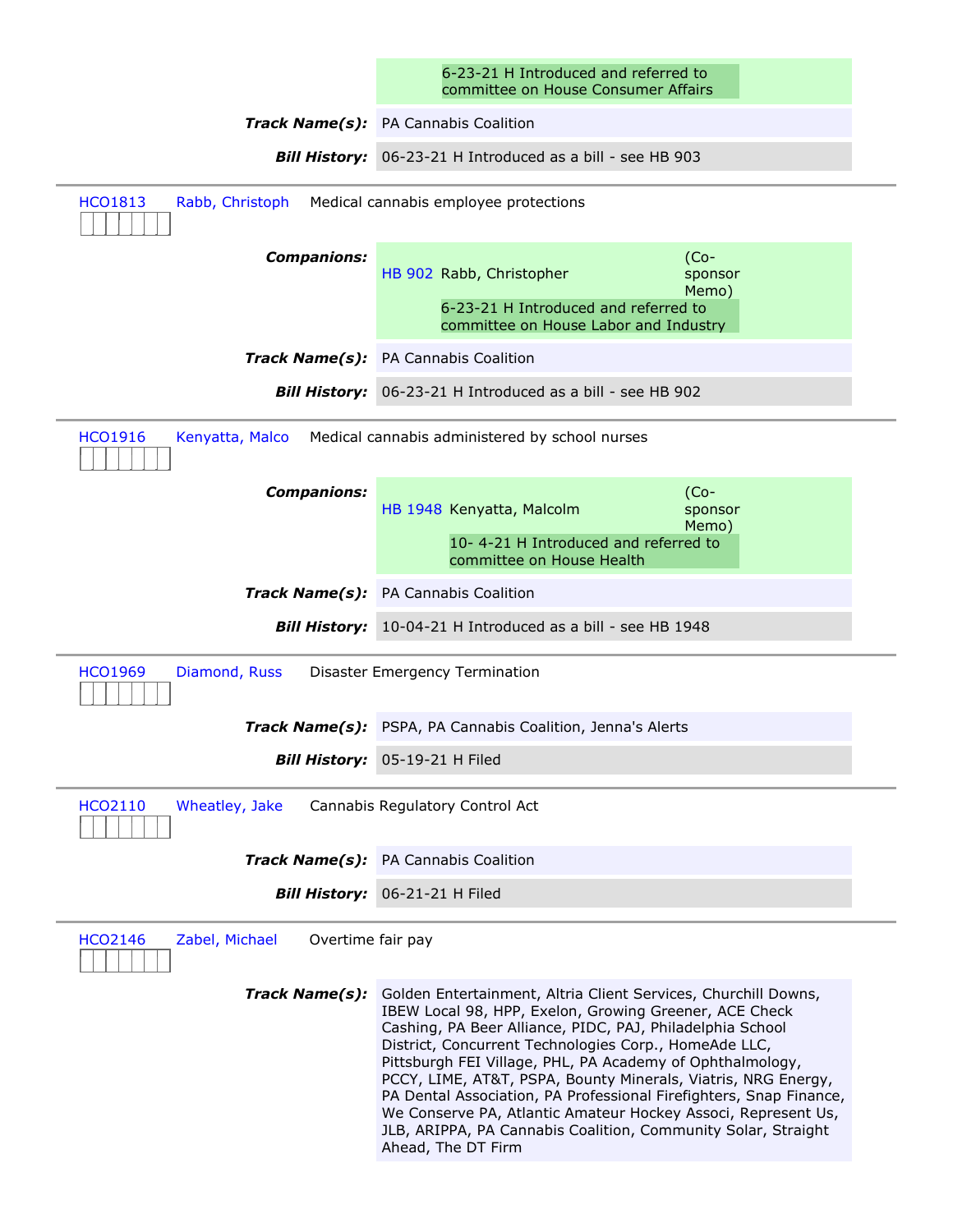|                                                                 | Bill History: 06-30-21 H Filed                                                                                                                                                                                                                                                                                            |  |  |  |
|-----------------------------------------------------------------|---------------------------------------------------------------------------------------------------------------------------------------------------------------------------------------------------------------------------------------------------------------------------------------------------------------------------|--|--|--|
| Delozier, Shery<br>Clean Slate<br><b>HCO2258</b>                |                                                                                                                                                                                                                                                                                                                           |  |  |  |
|                                                                 | <b>Track Name(s):</b> PA Cannabis Coalition, Straight Ahead                                                                                                                                                                                                                                                               |  |  |  |
|                                                                 | <b>Bill History:</b> 08-31-21 H Filed                                                                                                                                                                                                                                                                                     |  |  |  |
| Delloso, David<br><b>HCO2278</b>                                | Workers' compensation medical cannabis                                                                                                                                                                                                                                                                                    |  |  |  |
| <b>Companions:</b>                                              | $(Co-$<br>HB 2038 Delloso, David<br>sponsor                                                                                                                                                                                                                                                                               |  |  |  |
|                                                                 | Memo)<br>10-29-21 H Introduced and referred to<br>committee on House Labor and Industry                                                                                                                                                                                                                                   |  |  |  |
|                                                                 | Track Name(s): PA Cannabis Coalition                                                                                                                                                                                                                                                                                      |  |  |  |
| <b>Bill History:</b>                                            | 10-29-21 H Introduced as a bill - see HB 2038                                                                                                                                                                                                                                                                             |  |  |  |
| Brown, Amen (F) Comprehensive Cannabis Reform<br><b>HCO2358</b> |                                                                                                                                                                                                                                                                                                                           |  |  |  |
|                                                                 | Track Name(s): PA Cannabis Coalition                                                                                                                                                                                                                                                                                      |  |  |  |
|                                                                 | <b>Bill History:</b> 10-05-21 H Filed                                                                                                                                                                                                                                                                                     |  |  |  |
| Rabb, Christoph<br><b>HCO2457</b>                               | Remove Cannabis a Schedule I Substance                                                                                                                                                                                                                                                                                    |  |  |  |
| <b>Companions:</b>                                              | $(Co-$<br>HR 158 Rabb, Christopher<br>sponsor                                                                                                                                                                                                                                                                             |  |  |  |
|                                                                 | Memo)<br>11-23-21 H Introduced and referred to<br>committee on House Judiciary                                                                                                                                                                                                                                            |  |  |  |
|                                                                 | Track Name(s): PA Cannabis Coalition                                                                                                                                                                                                                                                                                      |  |  |  |
|                                                                 | Bill History: 11-23-21 H Introduced as a bill - see HR 158                                                                                                                                                                                                                                                                |  |  |  |
| SB 107<br>Street, Sharif                                        | Amends Controlled Substance Act re cannabis                                                                                                                                                                                                                                                                               |  |  |  |
|                                                                 | (PN 72) Amends the Controlled Substance, Drug, Device and<br>Cosmetic Act changing the grading of possession of a small<br>amount of marijuana to from a misdemeanor to a summary<br>offense. Defines a small amount of marijuana as 30 grams or<br>less of marijuana or eight grams of hashish. Effective in 60<br>days. |  |  |  |
| <b>Companions:</b>                                              | (Refiled from 19R<br>SB 233 Street, Sharif<br>Session)<br>6-4-21 S Introduced as a bill<br>HB 204 Gainey, Ed<br>(Related)<br>1-22-21 H Introduced and referred to<br>committee on House Judiciary                                                                                                                         |  |  |  |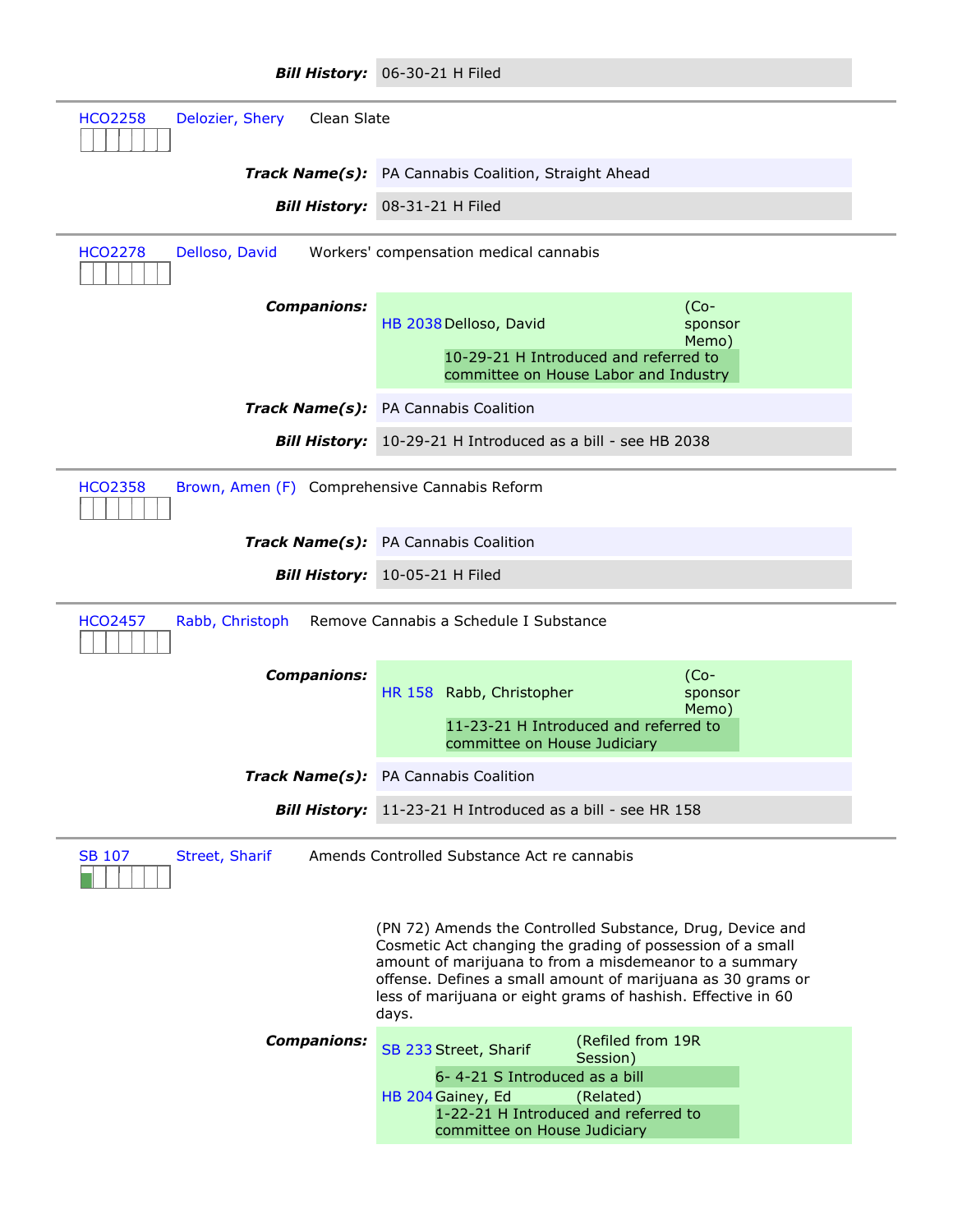|                                                                                | <b>SCO</b><br>212                     | Street, Sharif<br>107                                  | (Co-sponsor Memo)<br>1-25-21 S Introduced as a bill - see SB                                                                                                                                                                                                                                                                                                                                                                                                                                                                                                                                                                          |  |
|--------------------------------------------------------------------------------|---------------------------------------|--------------------------------------------------------|---------------------------------------------------------------------------------------------------------------------------------------------------------------------------------------------------------------------------------------------------------------------------------------------------------------------------------------------------------------------------------------------------------------------------------------------------------------------------------------------------------------------------------------------------------------------------------------------------------------------------------------|--|
| Track Name(s): PA Cannabis Coalition                                           |                                       |                                                        |                                                                                                                                                                                                                                                                                                                                                                                                                                                                                                                                                                                                                                       |  |
| <b>Bill History:</b>                                                           | Judiciary                             |                                                        | 01-22-21 S Introduced and referred to committee on Senate                                                                                                                                                                                                                                                                                                                                                                                                                                                                                                                                                                             |  |
| <b>SB 167</b><br>Bartolotta, Cam<br>Amends Vehicle Statute re medical cannabis |                                       |                                                        |                                                                                                                                                                                                                                                                                                                                                                                                                                                                                                                                                                                                                                       |  |
|                                                                                |                                       |                                                        | (PN 151) Amends Title 75 (Vehicles), in commercial drivers,<br>providing that marijuana used in accordance with the Medical<br>Marijuana Act is not considered a controlled substance.<br>Provides that marijuana used in accordance with the Medical<br>Marijuana Act is not considered a controlled substance for<br>driving under the influence laws. Establishes that if someone<br>is using medical marijuana, proof of actual impairment is<br>required for driving under the influence. Provides that the<br>use of medical marijuana is not a defense to a violation of<br>driving under the influence. Effective in 60 days. |  |
| <b>Companions:</b>                                                             | <b>HB</b><br>900<br><b>SCO</b><br>201 | Rabb, Christopher<br>committee on House Transportation | (Related)<br>6-23-21 H Introduced and referred to<br>Bartolotta, Camera (Co-sponsor Memo)<br>2-11-21 S Introduced as a bill - see SB                                                                                                                                                                                                                                                                                                                                                                                                                                                                                                  |  |
| Track Name(s): PA Cannabis Coalition                                           |                                       | 167                                                    |                                                                                                                                                                                                                                                                                                                                                                                                                                                                                                                                                                                                                                       |  |
| <b>Bill History:</b>                                                           |                                       | Transportation                                         | 09-21-21 S Discussed during public hearing - Senate                                                                                                                                                                                                                                                                                                                                                                                                                                                                                                                                                                                   |  |
| Tartaglione, Ch<br>Act re LBFC study of PSP Budget<br><b>SB 207</b>            |                                       |                                                        |                                                                                                                                                                                                                                                                                                                                                                                                                                                                                                                                                                                                                                       |  |
|                                                                                |                                       | illegal gaming laws. Effective in 60 days.             | (PN 176) The Legislative Budget and Finance Committee<br>Study on Pennsylvania State Police Act imposes a duty on<br>the Legislative Budget and Finance Committee (LBFC) to<br>conduct a study relating to the effects of certain areas of<br>criminal law enforcement on the budget of the Pennsylvania<br>State Police (PSP). This legislation provides for LBFC to study<br>the impact on PSP for its enforcement services to<br>municipalities without police departments, enforcement of<br>provisions of the Medical Marijuana Act, enforcement of<br>criminal marijuana possession laws, and enforcement of                    |  |
| <b>Companions:</b>                                                             | <b>SB</b><br>1092                     | Tartaglione,<br>Christine                              | (Refiled from 19R<br>Session)                                                                                                                                                                                                                                                                                                                                                                                                                                                                                                                                                                                                         |  |
|                                                                                | <b>SCO</b><br>331                     | Tartaglione,<br>Christine<br>207                       | (Co-sponsor Memo)<br>2-10-21 S Introduced as a bill - see SB                                                                                                                                                                                                                                                                                                                                                                                                                                                                                                                                                                          |  |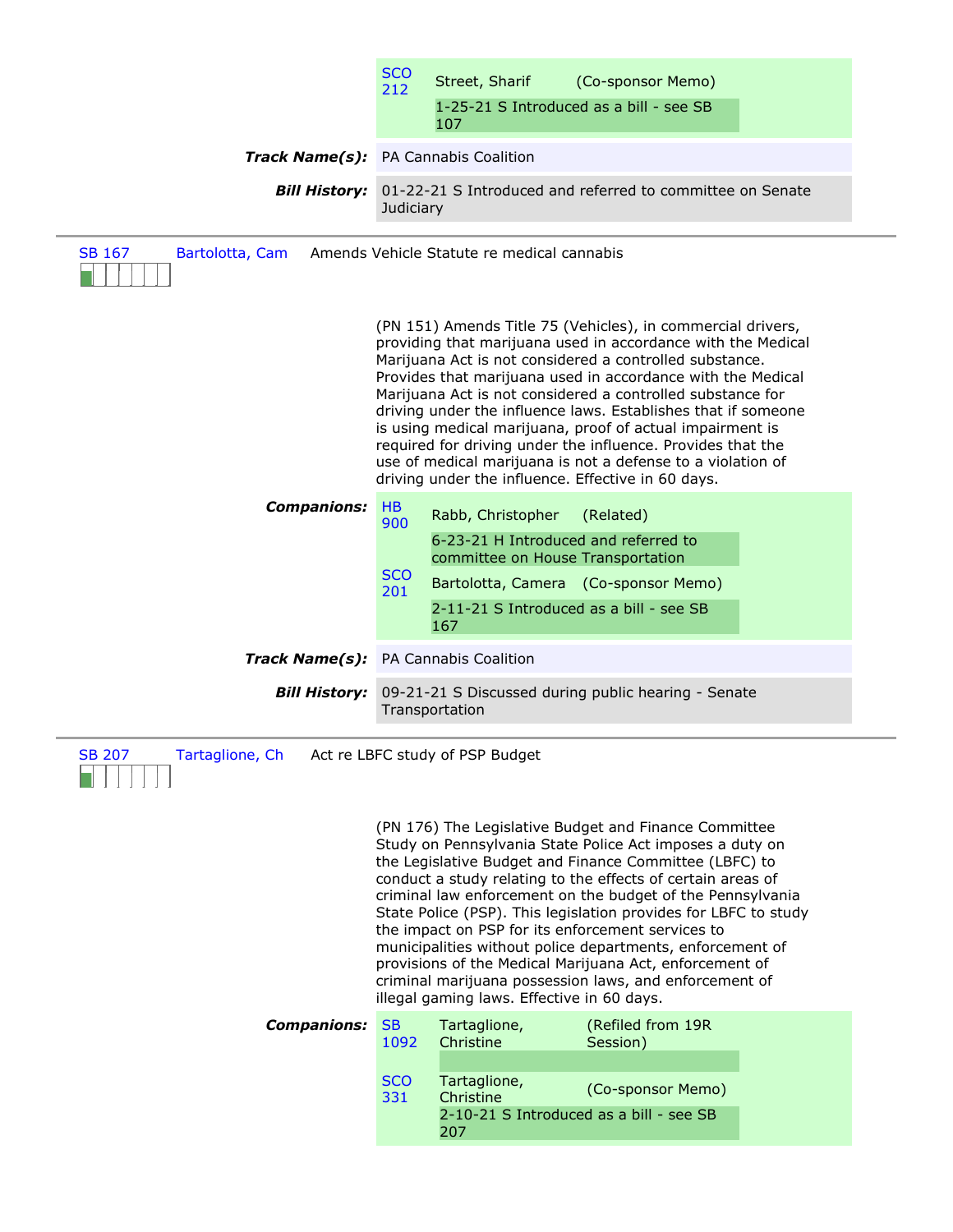|                                                                                                                                                                                                                                                                                                                                                          | Track Name(s): PA Cannabis Coalition                                                                                                                                                                                                                                                                                                                                                                                                                            |  |  |  |
|----------------------------------------------------------------------------------------------------------------------------------------------------------------------------------------------------------------------------------------------------------------------------------------------------------------------------------------------------------|-----------------------------------------------------------------------------------------------------------------------------------------------------------------------------------------------------------------------------------------------------------------------------------------------------------------------------------------------------------------------------------------------------------------------------------------------------------------|--|--|--|
| <b>Bill History:</b>                                                                                                                                                                                                                                                                                                                                     | 02-10-21 S Introduced and referred to committee on Senate Law<br>and Justice                                                                                                                                                                                                                                                                                                                                                                                    |  |  |  |
| Kearney, Timoth Amends Controlled Substance Act re Hemp<br><b>SB 352</b>                                                                                                                                                                                                                                                                                 |                                                                                                                                                                                                                                                                                                                                                                                                                                                                 |  |  |  |
|                                                                                                                                                                                                                                                                                                                                                          | (PN 403) Amends the Controlled Substance, Drug, Device<br>and Cosmetic Act further providing for definition of<br>hypodermic syringes by exempting administered syringes<br>from being considered as drug paraphernalia and<br>implementing a statewide needle and syringe exchange<br>program. Effective in 60 days.                                                                                                                                           |  |  |  |
| <b>Companions:</b>                                                                                                                                                                                                                                                                                                                                       | SB 936 Kearney, Timothy (Refiled from 19R<br>Session)<br>(F)<br>Kearney, Timothy<br><b>SB 845</b><br>(Related)<br>(F)<br>8-27-21 S Introduced and referred to<br>committee on Senate Judiciary<br><b>SCO</b><br>Kearney, Timothy<br>(Co-sponsor Memo)<br>202<br>(F)<br>3-15-21 S Introduced as a bill - see SB<br>352                                                                                                                                           |  |  |  |
|                                                                                                                                                                                                                                                                                                                                                          | Track Name(s): PA Cannabis Coalition                                                                                                                                                                                                                                                                                                                                                                                                                            |  |  |  |
| <b>Bill History:</b>                                                                                                                                                                                                                                                                                                                                     | 03-12-21 S Introduced and referred to committee on Senate<br>Judiciary                                                                                                                                                                                                                                                                                                                                                                                          |  |  |  |
| Kearney, Timoth Amends Tax Reform Code re Medical Marijuana<br><b>SB 464</b><br>(PN 568) Amends the Tax Reform Code, in corporate net<br>income tax, providing that licensed medical marijuana<br>organizations may deduct necessary expenses paid or<br>incurred during the taxable year in carrying on any trade or<br>business. Effective in 60 days. |                                                                                                                                                                                                                                                                                                                                                                                                                                                                 |  |  |  |
| <b>Companions:</b>                                                                                                                                                                                                                                                                                                                                       | HB 198 Dunbar, George<br>(Related)<br>1-21-21 H Introduced and referred to<br>committee on House Finance<br>HB 732 Jones, Mike<br>(Related)<br>3-3--21 H Introduced and referred to<br>committee on House Finance<br><b>HB</b><br>Jones, Mike<br>(Related)<br>1265<br>4-23-21 H Introduced and referred to<br>committee on House Finance<br><b>SCO</b><br>Kearney, Timothy<br>(Co-sponsor Memo)<br>110<br>(F)<br>4-13-21 S Introduced as a bill - see SB<br>464 |  |  |  |
|                                                                                                                                                                                                                                                                                                                                                          | Track Name(s): PA Cannabis Coalition                                                                                                                                                                                                                                                                                                                                                                                                                            |  |  |  |
| <b>Bill History:</b>                                                                                                                                                                                                                                                                                                                                     | 04-13-21 S Introduced and referred to committee on Senate<br>Finance                                                                                                                                                                                                                                                                                                                                                                                            |  |  |  |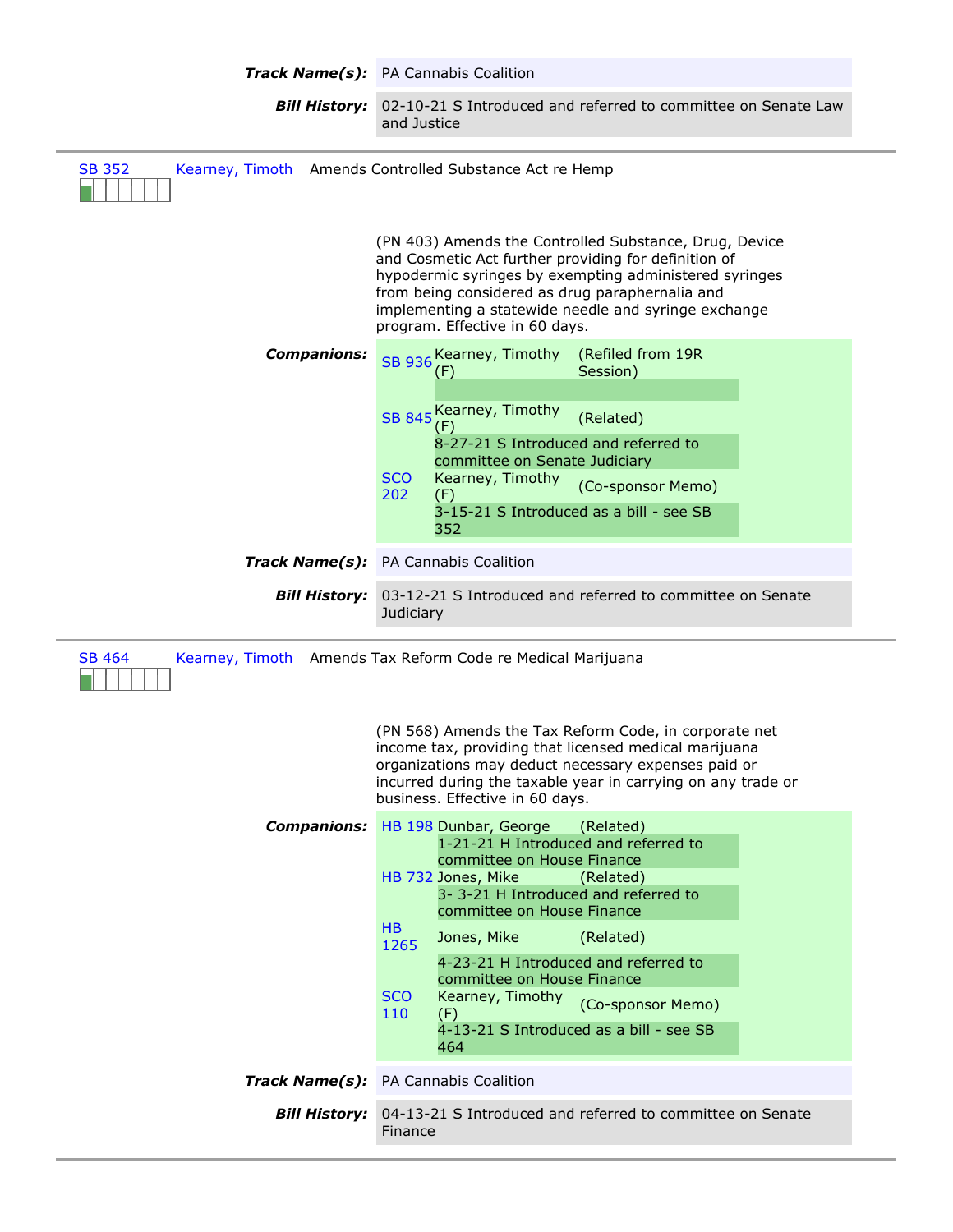| <b>SB 473</b><br>Laughlin, Danie | Amends Titles 35 & 75 re Adult Use Cannabis                                                                                                                                                                                                                                                                                                                                                                                                                                                                                                                                                                                                                                                                                                                                                                                                                                          |  |  |  |
|----------------------------------|--------------------------------------------------------------------------------------------------------------------------------------------------------------------------------------------------------------------------------------------------------------------------------------------------------------------------------------------------------------------------------------------------------------------------------------------------------------------------------------------------------------------------------------------------------------------------------------------------------------------------------------------------------------------------------------------------------------------------------------------------------------------------------------------------------------------------------------------------------------------------------------|--|--|--|
|                                  | (PN 1148) Amends Titles 35 (Health and Safety) and 75<br>(Vehicles) legalizing adult use cannabis and establishing the<br>Cannabis Regulatory Control Board; and, in driving after<br>imbibing alcohol or utilizing drugs, providing for driving<br>under the influence of cannabis. The legislation regulates the<br>legalization of adult use marijuana in a variety of ways.<br>Provides that any agency authorized for purposes of medical<br>marijuana has authority to permit, discipline, revoke,<br>regulate or make rules regarding the lawful use of cannabis.<br>Provides for personal use of cannabis, restrictions on<br>cultivation and penalties, and possession limits. Establishes<br>provisions related to identification and false identification,<br>discrimination, limitations and penalties, and employment<br>and employer liability. Effective immediately. |  |  |  |
| <b>Companions:</b>               | <b>SCO</b><br>Laughlin, Daniel<br>(Co-sponsor Memo)<br>733<br>10-18-21 S Introduced as a bill - see SB<br>473                                                                                                                                                                                                                                                                                                                                                                                                                                                                                                                                                                                                                                                                                                                                                                        |  |  |  |
|                                  | Track Name(s): PA Cannabis Coalition                                                                                                                                                                                                                                                                                                                                                                                                                                                                                                                                                                                                                                                                                                                                                                                                                                                 |  |  |  |
| <b>Bill History:</b>             | 10-18-21 S Introduced and referred to committee on Senate Law<br>and Justice                                                                                                                                                                                                                                                                                                                                                                                                                                                                                                                                                                                                                                                                                                                                                                                                         |  |  |  |
| <b>SB 749</b><br>Mensch, Bob     | Amends Medical Marijuana Act re the Workplace                                                                                                                                                                                                                                                                                                                                                                                                                                                                                                                                                                                                                                                                                                                                                                                                                                        |  |  |  |
| <b>Companions:</b>               | <b>SCO</b><br>Mensch, Bob<br>(Co-sponsor Memo)<br>785<br>6-14-21 S Introduced as a bill - see SB<br>749                                                                                                                                                                                                                                                                                                                                                                                                                                                                                                                                                                                                                                                                                                                                                                              |  |  |  |
|                                  | <b>Track Name(s):</b> PSPA, PA Cannabis Coalition                                                                                                                                                                                                                                                                                                                                                                                                                                                                                                                                                                                                                                                                                                                                                                                                                                    |  |  |  |
| <b>Bill History:</b>             | 09-21-21 S Public hearing held in committee Senate Health and<br>Human Services                                                                                                                                                                                                                                                                                                                                                                                                                                                                                                                                                                                                                                                                                                                                                                                                      |  |  |  |
| <b>SB 809</b><br>Dush, Cris (F)  | Amends Reg. Review Act re legislative approval                                                                                                                                                                                                                                                                                                                                                                                                                                                                                                                                                                                                                                                                                                                                                                                                                                       |  |  |  |
|                                  | (PN 992) Amends the Regulatory Review Act further<br>providing for procedures for subsequent review of<br>disapproved final-form or final-omitted regulations. Agencies<br>are prohibited from reissuing the same regulation in the<br>future, or promulgating a regulation that is substantially<br>similar, unless the new or revised regulation is specifically<br>authorized by a law enacted after the date the concurrent<br>resolution is approved or deemed to be approved by the<br>governor or after the date when the General Assembly<br>overrides the governor's veto of the concurrent resolution.<br>Further, a committee may report a concurrent resolution to<br>initiate the repeal of any regulation currently in effect,<br>provided that the committee conducts a public hearing on<br>the matter prior to reporting the concurrent resolution.                 |  |  |  |

Effective in 60 days.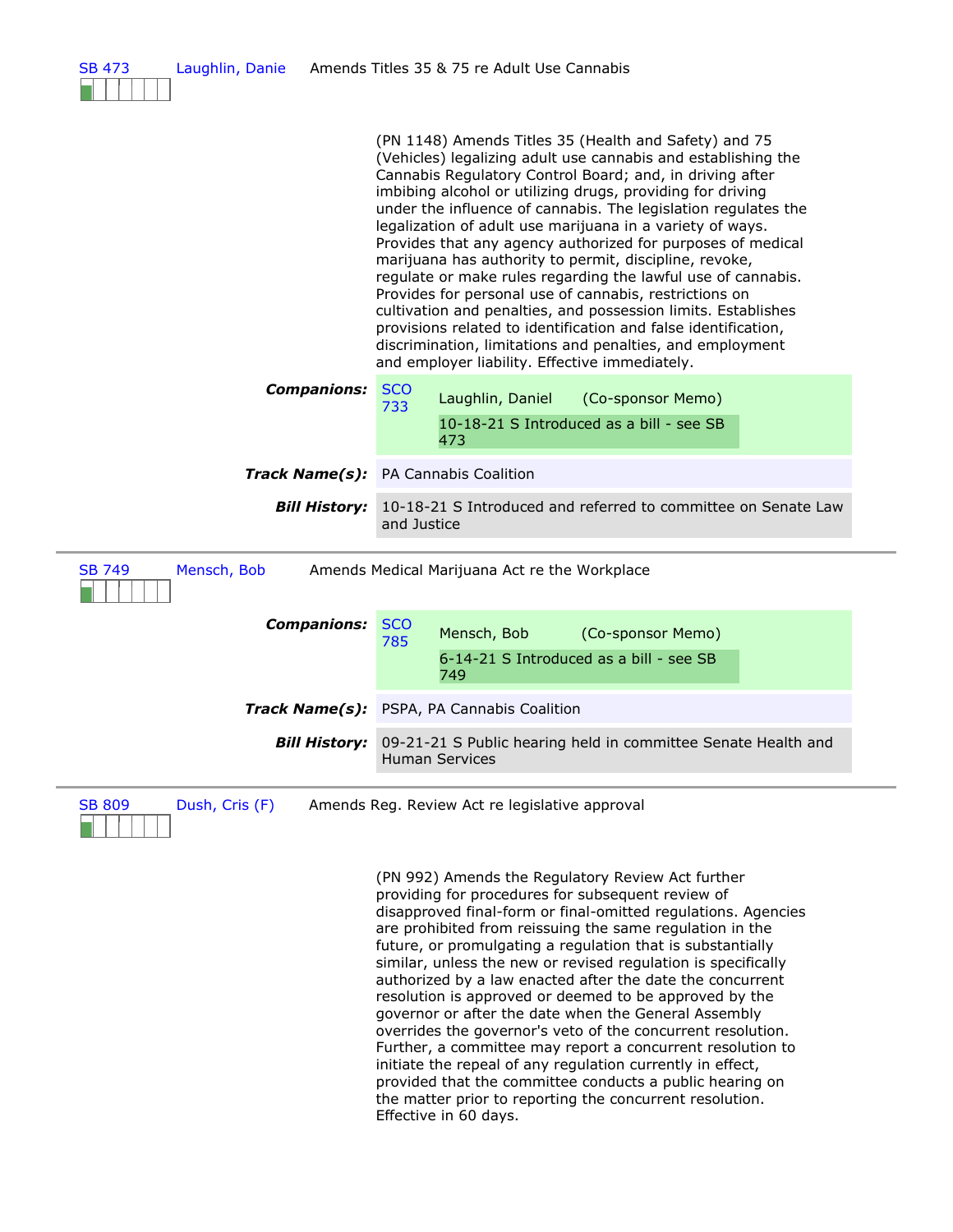| <b>Companions:</b>               | HB<br>430         | Benninghoff, Kerry                                                                         | (Refiled from 19R<br>Session)                                                                                                                                                                                                                                                                                                                                                                                                                                                                                                                                                                                                                                                                                                                                                                                                                                                                                                                                                                                                                                                                                                                                                                                                                                                                                                                                                                                                                                                                                                                |
|----------------------------------|-------------------|--------------------------------------------------------------------------------------------|----------------------------------------------------------------------------------------------------------------------------------------------------------------------------------------------------------------------------------------------------------------------------------------------------------------------------------------------------------------------------------------------------------------------------------------------------------------------------------------------------------------------------------------------------------------------------------------------------------------------------------------------------------------------------------------------------------------------------------------------------------------------------------------------------------------------------------------------------------------------------------------------------------------------------------------------------------------------------------------------------------------------------------------------------------------------------------------------------------------------------------------------------------------------------------------------------------------------------------------------------------------------------------------------------------------------------------------------------------------------------------------------------------------------------------------------------------------------------------------------------------------------------------------------|
|                                  | HB                | 5-6-21 H Introduced as a bill                                                              |                                                                                                                                                                                                                                                                                                                                                                                                                                                                                                                                                                                                                                                                                                                                                                                                                                                                                                                                                                                                                                                                                                                                                                                                                                                                                                                                                                                                                                                                                                                                              |
|                                  | 950               | Metcalfe, Daryl                                                                            | (Identical)                                                                                                                                                                                                                                                                                                                                                                                                                                                                                                                                                                                                                                                                                                                                                                                                                                                                                                                                                                                                                                                                                                                                                                                                                                                                                                                                                                                                                                                                                                                                  |
|                                  |                   | 5-5-21 S Received in the Senate and<br>referred to Senate Inter-Governmental<br>Operations |                                                                                                                                                                                                                                                                                                                                                                                                                                                                                                                                                                                                                                                                                                                                                                                                                                                                                                                                                                                                                                                                                                                                                                                                                                                                                                                                                                                                                                                                                                                                              |
|                                  | <b>SCO</b><br>936 | Dush, Cris (F)                                                                             | (Co-sponsor Memo)                                                                                                                                                                                                                                                                                                                                                                                                                                                                                                                                                                                                                                                                                                                                                                                                                                                                                                                                                                                                                                                                                                                                                                                                                                                                                                                                                                                                                                                                                                                            |
|                                  |                   | 7-7-21 S Introduced as a bill - see SB 809                                                 |                                                                                                                                                                                                                                                                                                                                                                                                                                                                                                                                                                                                                                                                                                                                                                                                                                                                                                                                                                                                                                                                                                                                                                                                                                                                                                                                                                                                                                                                                                                                              |
| Track Name(s):                   |                   | PA Cannabis Coalition                                                                      | Golden Entertainment, Churchill Downs, HPP, PA Beer Alliance,<br>Philadelphia School District, PSPA, PA Professional Firefighters,                                                                                                                                                                                                                                                                                                                                                                                                                                                                                                                                                                                                                                                                                                                                                                                                                                                                                                                                                                                                                                                                                                                                                                                                                                                                                                                                                                                                           |
| <b>Bill History:</b>             |                   | <b>Inter-Governmental Operations</b>                                                       | 07-07-21 S Introduced and referred to committee on Senate                                                                                                                                                                                                                                                                                                                                                                                                                                                                                                                                                                                                                                                                                                                                                                                                                                                                                                                                                                                                                                                                                                                                                                                                                                                                                                                                                                                                                                                                                    |
| <b>SB 1024</b><br>Street, Sharif |                   | Amends Medical Marijuana Act re Home Grow                                                  | (PN 1336) Amends the Medical Marijuana Act, in patients,                                                                                                                                                                                                                                                                                                                                                                                                                                                                                                                                                                                                                                                                                                                                                                                                                                                                                                                                                                                                                                                                                                                                                                                                                                                                                                                                                                                                                                                                                     |
|                                  |                   | Effective in 60 days.                                                                      | providing for cultivating cannabis for personal use. Medical<br>marijuana patients 21 years of age or older who lived in<br>Pennsylvania for at least 30 days may cultivate cannabis for<br>personal use. A patient may cultivate up to six cannabis<br>plants which may be more than five inches tall and in a<br>vegetative or fruiting or flowering phase. Cultivation must<br>take place in an enclosed and locked space. A patient may<br>purchase cannabis seeds from a dispensary for cultivation,<br>however they cannot be sold or given to any other person.<br>Plants must not be stored or placed in a location where they<br>are subject to ordinary public view and patients must ensure<br>they are secure from unauthorized access. Cultivation must<br>occur only on residential property lawfully in the patient's<br>possession or with consent of the person in lawful possession<br>of the property. Provides an owner or lessor of residential<br>property may prohibit cultivation of cannabis via a lease.<br>Cannabis plants may only be tended by a patient who<br>resides at the residence or their authorized agent attending<br>the residence for brief periods or a caregiver of a patient<br>who is physically unable to tend the plants. A patient who<br>cultivates more than the allowable number of cannabis<br>plants or who sells or gives away cannabis plants, cannabis<br>or cannabis-infused products produced shall be liable for<br>penalties in addition to loss of home cultivation privileges. |
| <b>Companions:</b>               |                   | SCO1280 Street, Sharif<br>1024                                                             | (Co-sponsor Memo)<br>1-20-22 S Introduced as a bill - see SB                                                                                                                                                                                                                                                                                                                                                                                                                                                                                                                                                                                                                                                                                                                                                                                                                                                                                                                                                                                                                                                                                                                                                                                                                                                                                                                                                                                                                                                                                 |
| <b>Track Name(s):</b>            |                   | PA Cannabis Coalition                                                                      |                                                                                                                                                                                                                                                                                                                                                                                                                                                                                                                                                                                                                                                                                                                                                                                                                                                                                                                                                                                                                                                                                                                                                                                                                                                                                                                                                                                                                                                                                                                                              |
| <b>Bill History:</b>             |                   | and Justice                                                                                | 01-20-22 S Introduced and referred to committee on Senate Law                                                                                                                                                                                                                                                                                                                                                                                                                                                                                                                                                                                                                                                                                                                                                                                                                                                                                                                                                                                                                                                                                                                                                                                                                                                                                                                                                                                                                                                                                |
|                                  |                   |                                                                                            |                                                                                                                                                                                                                                                                                                                                                                                                                                                                                                                                                                                                                                                                                                                                                                                                                                                                                                                                                                                                                                                                                                                                                                                                                                                                                                                                                                                                                                                                                                                                              |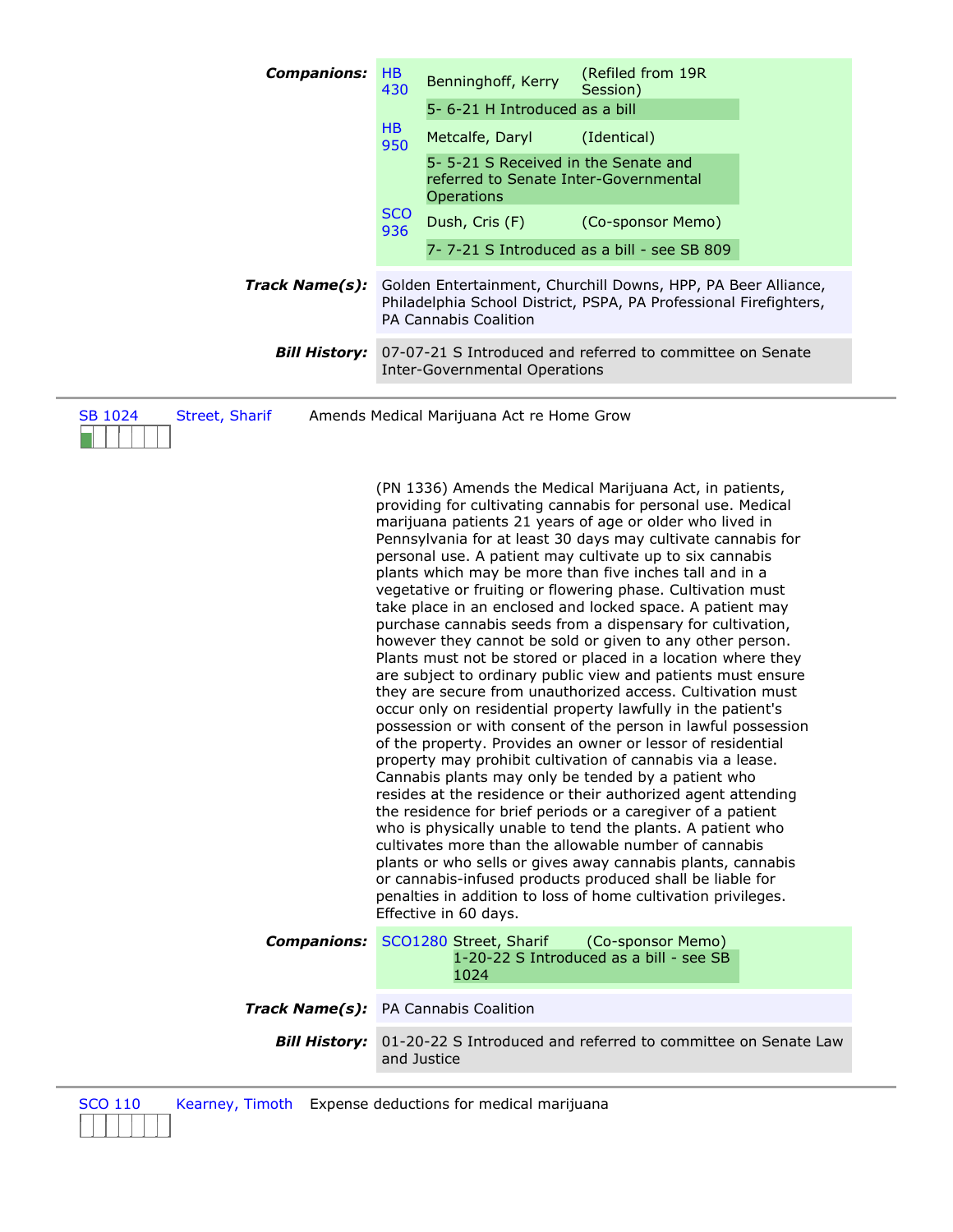| <b>Companions:</b>                                                               | <b>SB 464</b>              | Kearney, Timothy (F)                                                                      | (Co-sponsor<br>Memo)       |  |  |  |
|----------------------------------------------------------------------------------|----------------------------|-------------------------------------------------------------------------------------------|----------------------------|--|--|--|
|                                                                                  |                            | 4-13-21 S Introduced and referred to committee on<br>Senate Finance                       |                            |  |  |  |
| Track Name(s): PA Cannabis Coalition                                             |                            |                                                                                           |                            |  |  |  |
|                                                                                  |                            | Bill History: 04-13-21 S Introduced as a bill - see SB 464                                |                            |  |  |  |
| <b>SCO 201</b><br>Removal of DUI penalties for legal cannabis<br>Bartolotta, Cam |                            |                                                                                           |                            |  |  |  |
| <b>Companions:</b>                                                               | <b>SB 167</b>              | Bartolotta, Camera<br>9-21-21 S Discussed during public hearing, Senate<br>Transportation | (Co-sponsor<br>Memo)       |  |  |  |
| Track Name(s): PA Cannabis Coalition                                             |                            |                                                                                           |                            |  |  |  |
| <b>Bill History:</b>                                                             |                            | 02-11-21 S Introduced as a bill - see SB 167                                              |                            |  |  |  |
| <b>SCO 212</b><br>Street, Sharif                                                 | Cannabis decriminalization |                                                                                           |                            |  |  |  |
|                                                                                  |                            |                                                                                           |                            |  |  |  |
| <b>Companions:</b>                                                               | <b>SB 107</b>              | Street, Sharif<br>1-22-21 S Introduced and referred to committee on<br>Senate Judiciary   | (Co-sponsor<br>Memo)       |  |  |  |
| Track Name(s): PA Cannabis Coalition                                             |                            |                                                                                           |                            |  |  |  |
|                                                                                  |                            | Bill History: 01-25-21 S Introduced as a bill - see SB 107                                |                            |  |  |  |
| <b>SCO 331</b><br>Tartaglione, Ch<br>LBFC study on State Police budget           |                            |                                                                                           |                            |  |  |  |
| <b>Companions:</b>                                                               | <b>SB 207</b>              | Tartaglione, Christine                                                                    | $(Co-$<br>sponsor<br>Memo) |  |  |  |
|                                                                                  |                            | 2-10-21 S Introduced and referred to committee on                                         |                            |  |  |  |
|                                                                                  |                            | Senate Law and Justice                                                                    |                            |  |  |  |
| Track Name(s): PA Cannabis Coalition                                             |                            |                                                                                           |                            |  |  |  |
| <b>Bill History:</b>                                                             |                            | 02-10-21 S Introduced as a bill - see SB 207                                              |                            |  |  |  |
| <b>SCO 386</b><br>Phillips-Hill,                                                 |                            | Ensuring a drug-free home for foster children                                             |                            |  |  |  |
| Track Name(s): PA Cannabis Coalition                                             |                            |                                                                                           |                            |  |  |  |
| <b>Bill History:</b>                                                             | 12-16-20 S Filed           |                                                                                           |                            |  |  |  |
| <b>SCO 733</b><br>Laughlin, Danie                                                |                            | Bipartisan Approach to Adult Use Marijuana                                                |                            |  |  |  |